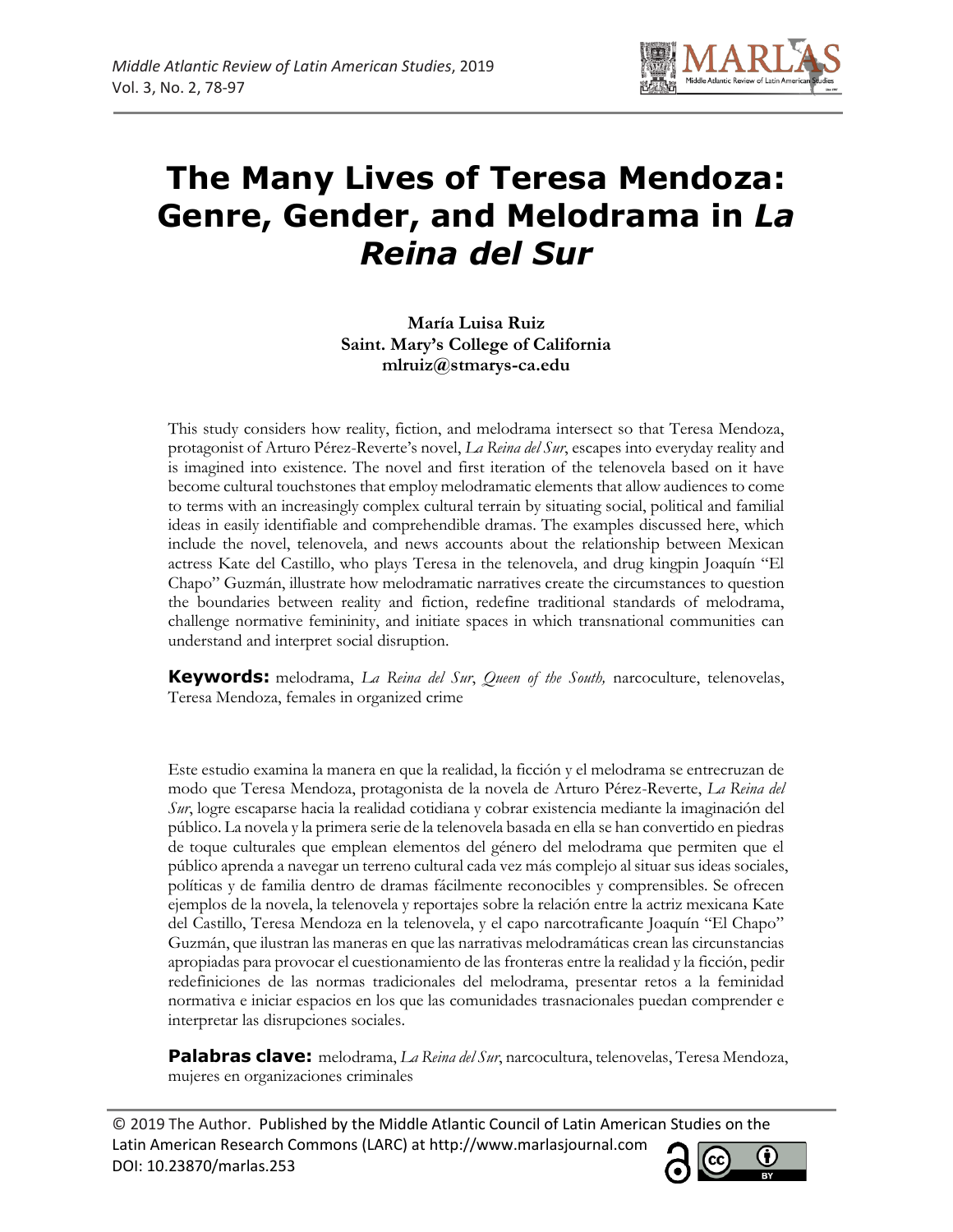# **Introducing Teresa Mendoza, Queen of the South**

While not the earliest novel about Mexico's drug trade, Spanish author Arturo Pérez-Reverte's *La Reina del Sur* (2002) is the first to gain international, mainstream success.<sup>1</sup> The book inspired a telenovela that was first broadcast on the Telemundo network in 2011. In an unusual upshot for traditional telenovelas, it prompted a "super series," or sequel, of the same name that aired in the summer of 2019.In a clear attempt to capitalize on the original telenovela's enduring popularity, the sequel picks up ten years after its last episode.<sup>2</sup>

Both the novel and the telenovela became popular in more than thirty countries and helped make heroines out of protagonist Teresa Mendoza and other female "queenpins." Over the course of the novel Teresa proves herself to be anything but the typical narco's *morra—*an unobtrusive, devoted, submissive, trusting girlfriend. She leaves behind her naiveté when she flees her home of Sinaloa, Mexico, for the Spanish port city of Melilla in northern Africa. Her ruthlessness, cunning, and financial shrewdness permit her to become La Reina del Sur—"Queen of the South," the most successful drug runner in the Mediterranean with ties to criminal organizations across Europe. The terms "queen" and *reina* suggest her transformation into a monarch who reigns over a business, albeit illicit. Her rags to riches story––a common trope in melodramas––is one element that makes her a sympathetic protagonist. Teresa's development also points to the melodramatic implications of queen and reina, as they are both imbued with intrigue, power, and the fairytale of class mobility.

In this study I trace the ways in which Teresa's character moves from the pages of a novel to the visual realm of a telenovela and finally escapes the confines of fiction via the real-life machinations of actress Kate del Castillo (who portrayed Teresa Mendoza in the telenovela) and revelations of her involvement with notorious drug trafficker Joaquín "El Chapo" Guzmán, who was arrested and imprisoned in January 2016. I contend that, in much the same way as Teresa escapes from the narrator in the novel, the character has taken on a life of her own beyond the boundaries of the novelistic and telenovela genres. She escapes her fictional confines, and the narrator's point of view, by virtue of Kate del Castillo's parallel-but-real-life story.

Furthermore, I use diverse and compelling examples from the novel, the telenovela, and news accounts about the relationship between Kate del Castillo and Joaquín "El Chapo" Guzmán to illustrate the ways melodramatic narratives create the circumstances to question the boundaries between reality and fiction, redefine traditional standards of melodrama, highlight social ambivalence about challenges to normative femininity, and open new spaces in which transnational communities can understand and interpret the complex political terrain and narcocultures of Mexico that, in large part due to social media, cultural, social, and legal transgressions, are in constant flux. Melodrama

 $<sup>1</sup>$  Alfaguara first published the novel in 2002, and it quickly became a worldwide bestseller with translations into</sup> German, Polish, English, Chinese, and Esperanto. It has also appeared in at least two large print editions and as an audio book. The latest reprint edition in English by Plume coincided with the debut of the English language adaptation showing on the USA Network. In this study, I will be using the 2004 Penguin translation of the novel. <sup>2</sup> These "super series," as Yeidy M. Rivero observes, are shorter, higher quality, more expensively produced shows with more action and adventure are marketed by the industry (2017, 142).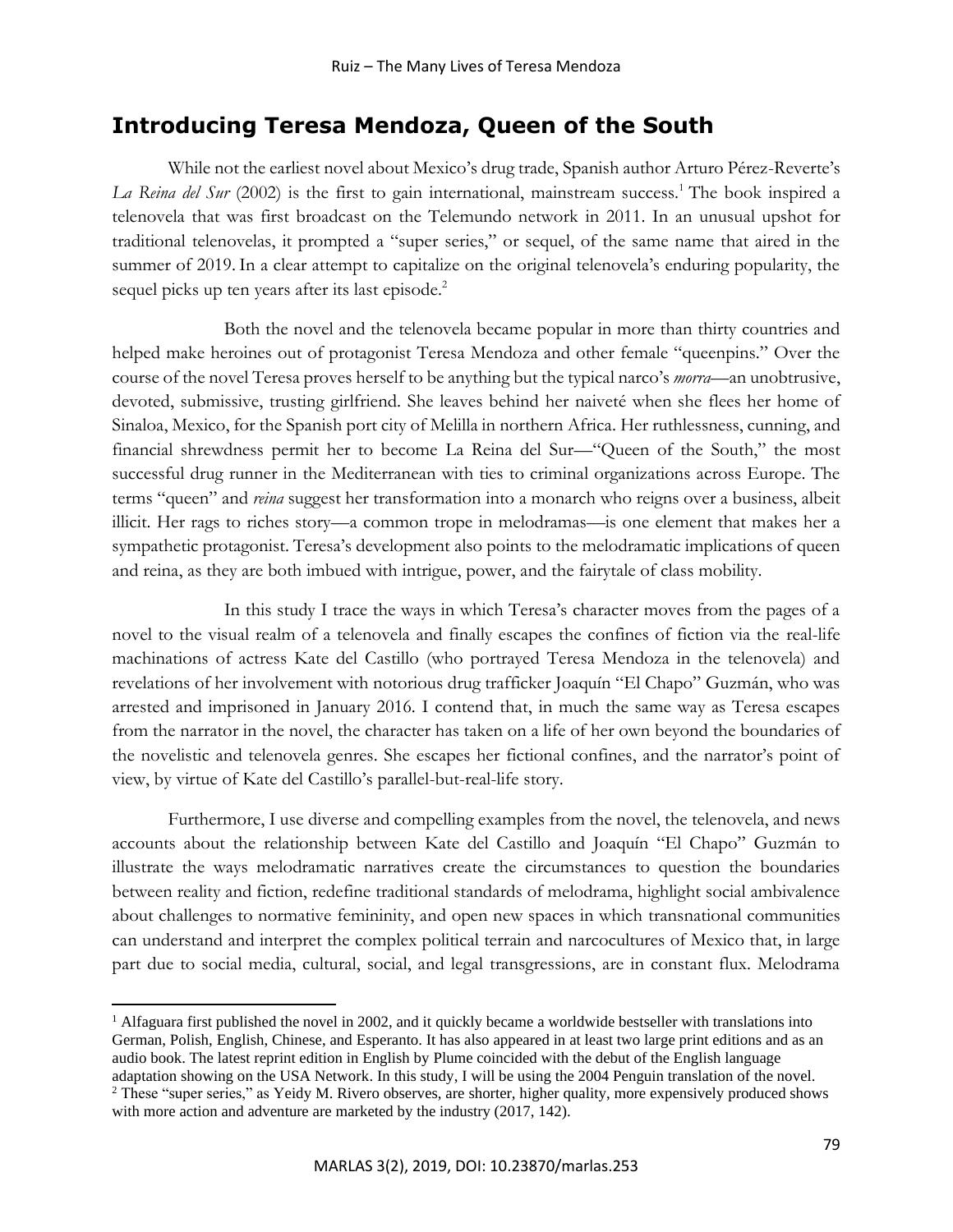provides a narrative structure that makes a strange story feel familiar, and, as Matthew Bush suggests, facilitates the understanding of artistic and actual events (2014, 15). By bringing these connections to light, I demonstrate that the melodramatic narrative mode is not confined to novels and the realm of fiction but rather evolves to make complex realities and news events into logical and consumable stories. Reading Teresa Mendoza within the melodramatic mode and looking at her discursive construction in different genres help us understand how she is positioned within gendered social narratives. In this larger context, Teresa continues to fascinate new audiences.

Melodrama is a narrative mode in which the heroic protagonist fights against unethical actions and breaches of social norms on the part of a villain in an effort to restore justice and social stability (Brooks 1995, 12–13). This elementary definition of melodrama belies its multifaceted nature, but its seemingly inherent simplicity allows for it to stretch and transform across historical periods and adapt to particular cultural moments in novels, serialized stories in newspapers and radio, movies, and telenovelas. That is, the definition creates a broader understanding of the genre. Its expansiveness and elasticity allow for characters in the melodramatic narrative to grow and exceed one dimensionality and create space for exploring the boundaries of the genre itself. As such, Teresa Mendoza redefines the roles of villain and hero, while simultaneously expanding the bounds of melodrama. Her fragmented character embodies shifts in a national cultural, social, and political landscape where differentiating between reality and fiction is increasingly difficult. Furthermore, as the examples of the multiple stories written about Kate del Castillo and Joaquín Guzmán illustrate, melodramatic elements emerge in complex media accounts that develop over time, with new chapters shaped by the spectacle of the latest news stories.

# **Locating Melodrama in Mexico's Cultural History**

Melodrama's deep and expansive social resonance and adaptability in a variety of genres and mediated spaces make it culturally influential. Melodrama is woven into Mexican history and culture from the beginnings of Mexico's unification as a nation in the nineteenth century and its consolidation as an imagined community, with particular growth after the Mexican Revolution via state-sponsored narratives, i.e., monuments and buildings, mass media, and cinema (Monsiváis 2017). Melodrama played a central role during the "Golden Age" of Mexican cinema (1936–1959), when it reached its artistic and commercial peak. With the end of the halcyon days of Mexican cinema, melodrama found its most creative, innovative, and provocative home in telenovelas, which O. Hugo Benavides suggests "might be the most successful and culturally authentic revolution affecting the continent since the 1960's" (2008, 2). While many audiences can identify the telenovela's basic melodramatic components, less obvious but no less present is how melodrama "conceptually organizes and works through conflicts embedded in [Mexico's] social fabric" (Bush 2014, 15). Retelling stories through word of mouth and the construction of legends and fantasies are key elements to melodrama and have been repeated and reused by writers, cultural critics, and journalists to explain complex, often unbelievable, real-world political situations. For many, melodrama lives at the center of, and manifests itself in, a wide range of formats throughout Mexico's cultural expressions. Mexican journalist, writer, and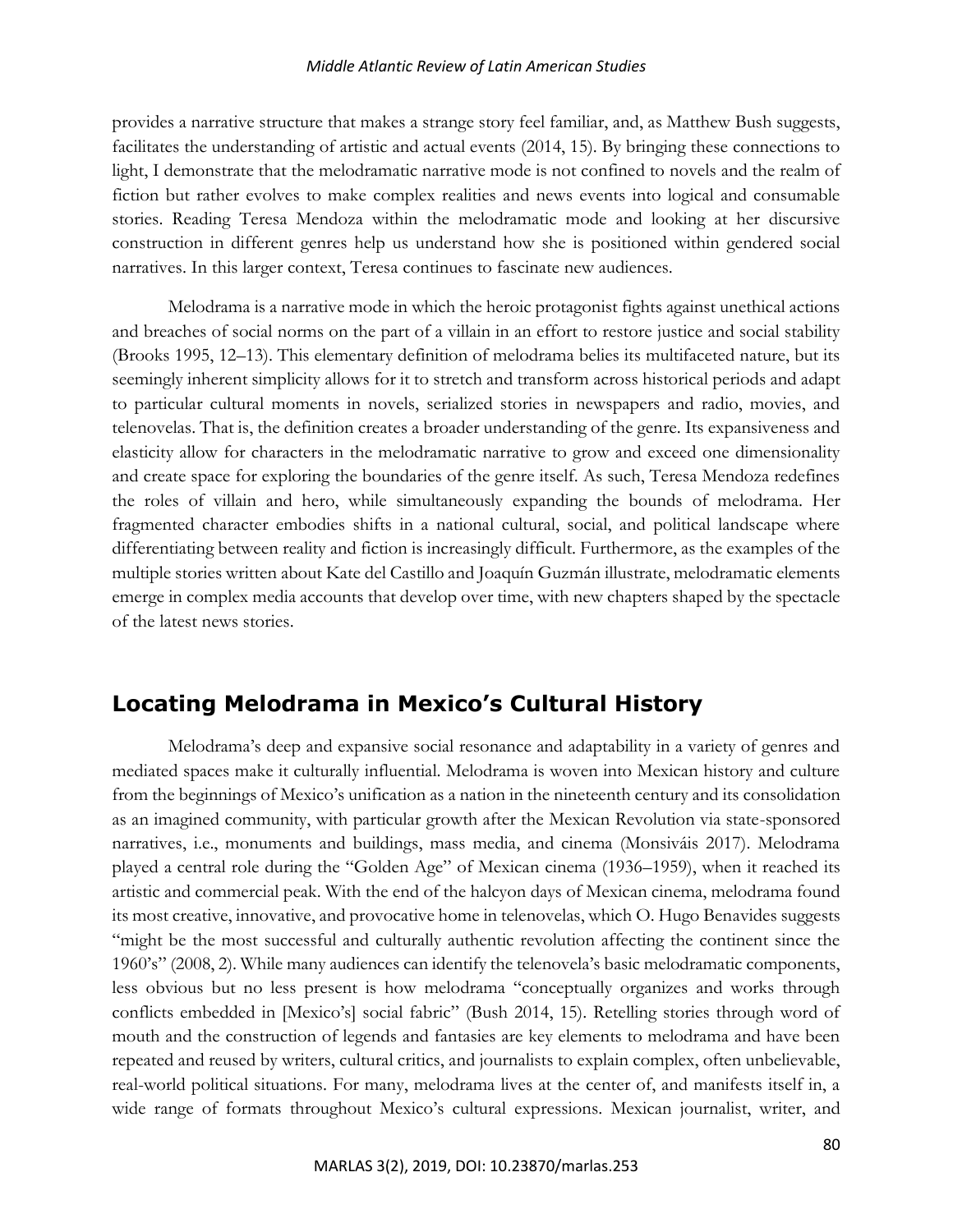#### Ruiz – The Many Lives of Teresa Mendoza

cultural critic Carlos Monsiváis suggests that "el melodrama es el molde sobre el que se imprime la conciencia de América Latina. . . . Por la intercesión del melodrama, el público de los siglos XIX y XX acepta devotamente la justificación del 'fracaso de la vida'" (1997, 8). Monsiváis traces the central role of melodrama through the twentieth century, suggesting that members of the emerging Mexican community of media consumers make sense of increasing urban violence by using "el lenguaje del melodrama [que es] más convincente que las versiones calificadas de frías o falsas por su afán de objetividad" (1997, 8). Melodrama and melodramatic sensibility exist beyond the artistic form. The genre is able to flourish and can be reshaped by its relationship to real-life dramas as played out in the domestic sphere. Through melodrama, life's failures, other challenging situations, and complex news events can be organized into more understandable and palpable stories.

Melodrama as a cultural practice is found everywhere in today's highly integrated, interactive societies and "mov[es] fluidly between the spheres of fictional and actual events" (Bush 2014, 17). The melodramatic narrative mode is no longer limited to fiction. Instead, it operates to make complicated realities legible and understandable. For example, one Mexican newspaper described as "la telenovela mexicana" the many messy crimes and scandals that marked the Salinas de Gortari term (1988–1994). Salinas de Gortari was an enormously unpopular president, and many suspect that he won the office due to fraud. His administration was riven with political corruption, and he currently lives in exile in Ireland for fear of being implicated in the murder of presidential candidate Luis Donaldo Colosio. More recently, in an interview about his book*, Los Salinas, retratos de los cachorros del poder*, Alberto Tavira, Mexican journalist and author, suggests that Salinas de Gortari was the perfect villain in a nationally televised telenovela that lasted for six years (2016). In an interview about the book Tavira asserts that the Gortari brothers "se convirtieron en los villanos favoritos en un país 'telenovelero' como el nuestro, en donde la religión más venerada es la telenovela. Nos tenían pegados de cualquier medio de comunicación que difundiera un capítulo más" (2016). Enrique Peña Nieto's presidential term further blurred the lines between reality and fiction and, more importantly, between politics and melodrama. During his campaign for the presidency and subsequent victory he was described in popular media as "Mexico's telenovela president," at first, because of his marriage to telenovela actress Angélica Rivera, known as *La Gaviota*, but later because of his many blunders and scandals. One article that was published before the election leads with the assertion that: "The personal life of Mexico's next president, Enrique Peña Nieto, reads like a telenovela script" (Puente 2012).

# **From Melodrama to Narcodrama**

Melodramatic elements in *La Reina del Sur* fit into the larger paradigm of a society facing traumatic experiences, in this case, the context of drug violence and a weakened state. Since the novel's initial publication in 2002, Mexico saw the presidency change hands four times. Mexico has also experienced government efforts to eliminate drug organizations, which, many argue, led to significant instability among the groups and exacerbated violence in a way that greatly impacted local communities, particularly those living in regions controlled by the cartels. In 2006, President Felipe Calderón ran an aggressive "war on drugs" campaign against Mexico's drug traffickers that became a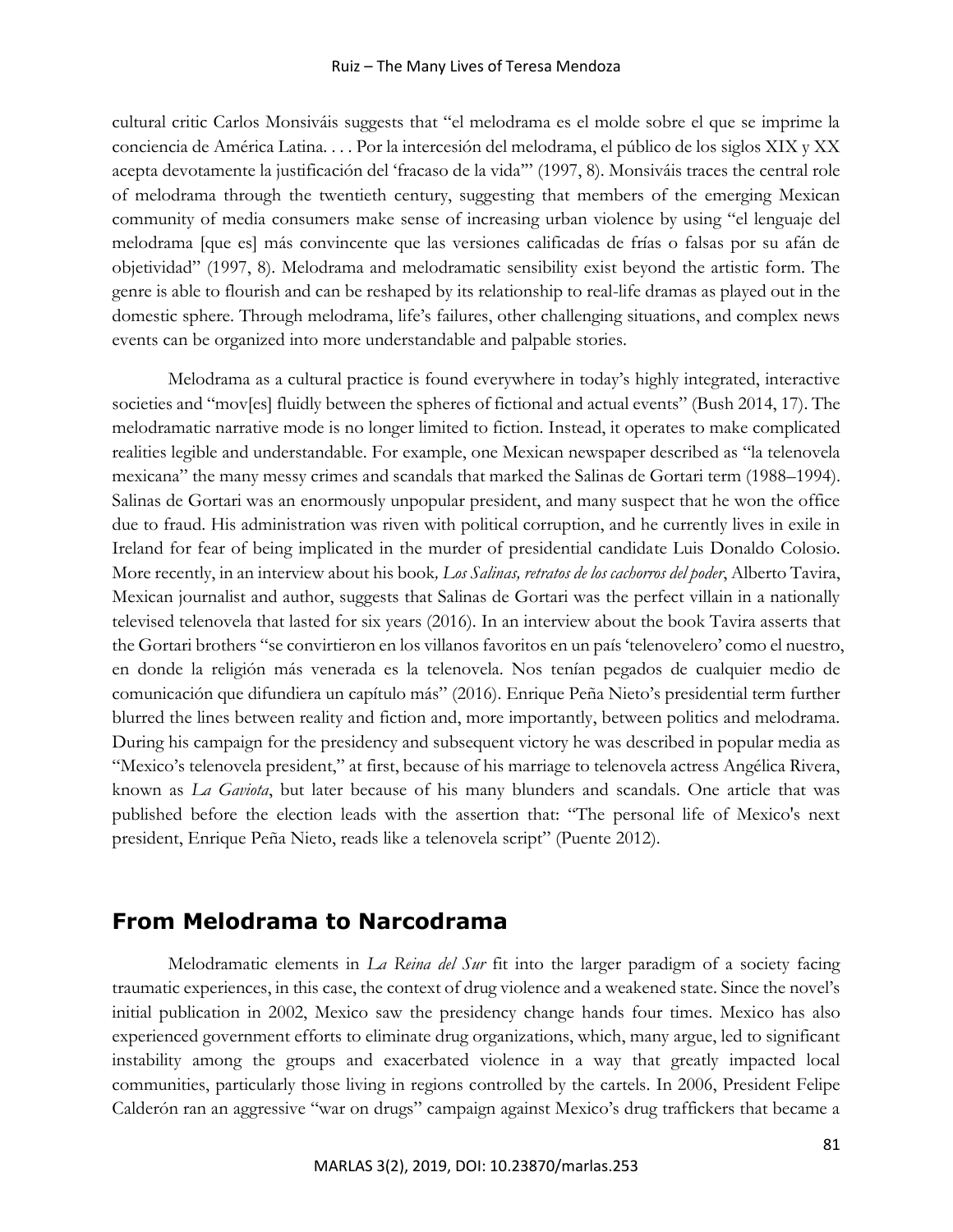defining policy of his government and was forcefully resisted by many of the cartels. According to numerous accounts, there were four predominant cartels in 2006, and just a few years later at least eight or nine new organizations were identified by the Mexican government. Some of these were new "startups," while others were considered offshoots of already established groups. As many have critiqued, instead of doing away with the cartels, this "war on drugs" led to the splintering of the larger and more stable organizations into smaller factions, leading to more chaos and violence. British journalist Ioan Grillo notes that during the two-year period between 2006 and 2008, Mexico faced the worst of the drug violence; it is estimated that over 64,000 people lost their lives to the drug violence that gripped Mexico.<sup>3</sup> He reports that at the time, because of the excesses of violence, only the most "sensational atrocities now grab media attention. . . . Mexico reels from massacres comparable to brutal war crimes" (2011, 11).

The term *narco*, moreover, is now shorthand for anything connected to drug cartels, particularly those associated with Latin America. For many audiences, it speaks to the normalization of this subculture and, for many cartel bosses, a "shift in status from mere poppy growers to international drug smugglers" (Grillo 2011, 48). This sentiment is echoed by the narrator of *La Reina del Sur* who makes a similar observation in the first pages of the novel: "drug trafficking had come out from underground a long time ago and become an objective social fact" (Pérez-Reverte 2004, 31). Neologisms––*narcocorridos*, *narconovelas*, *narcopelículas*, and *narcoliteratura*––have been created to define and describe the recent novels, films, music, and other modes of cultural production about the drug trade.<sup>4</sup> Debates about the merits of "mainstreaming" narcoculture suggest that even naming this cultural phenomenon glamorizes a marginal, criminal, and violent subculture, creates heroes of cartel bosses and their minions, and generates a mystique around their lifestyle. As scholars and journalists debate the merits of reporting on drug trade and the use of new *narcovocabulary*, some have critiqued these self-same discussions and how the drug war has been narrated in mainstream media. Diana Palaversich notes that "the use of narco themes and characters in films and soap operas has grown, and the traffickers portrayed tend to be depicted as sinister, but ultimately attractive and likable men who epitomize the figure of the *gran macho* cherished by mainstream Mexican culture" (2006, 86).<sup>5</sup> These representations construct stereotypical images of Mexicans among US audiences. For example,

<sup>&</sup>lt;sup>3</sup> Ioan Grillo further suggests that US drug policy is inexorably linked to the Mexican drug war. US intervention has complicated the fight against the drug cartels. For example, in 2011, the "Fast and the Furious" scandal revealed that the ATF in Arizona allowed illegal gun sales to suspected members of Mexican drug cartels. Many of these weapons were used in this war and were responsible for the escalating violence and the 64,000 reported (most likely more) dead (Epatko 2011).

<sup>4</sup> For more information about narconovelas and narcoliterature, see Córdova (2011), Polit Dueñas (2013), and Carey (2014).

<sup>5</sup> Diana Palaversich (2006) details the emergence of narconovelas in Mexico with the publication of works by Mexican authors Elmer Mendoza, Loenides Alfaro, Gerardo Cornejo, Homero Aridjis, and Paul Flores. Regional authors like Sinaloan Elmer Mendoza, whom Palaversich calls the master of the Mexican narconovela, use male protagonists to focus on regional concerns like the changing power relationships between landowners and workers, police corruption, and the unique worship of La Santa Muerte and folk hero Jesús Malverde. These authors, while well known in some circles in Mexico, have not reached the same level of success or international recognition as Spanish author Pérez- Reverte, who acknowledges that his achievement comes as a result of the literary trail forged by his Mexican counterparts; his character named Elmer Mendoza guides the novel's narrator as he attempts to gather information about Teresa.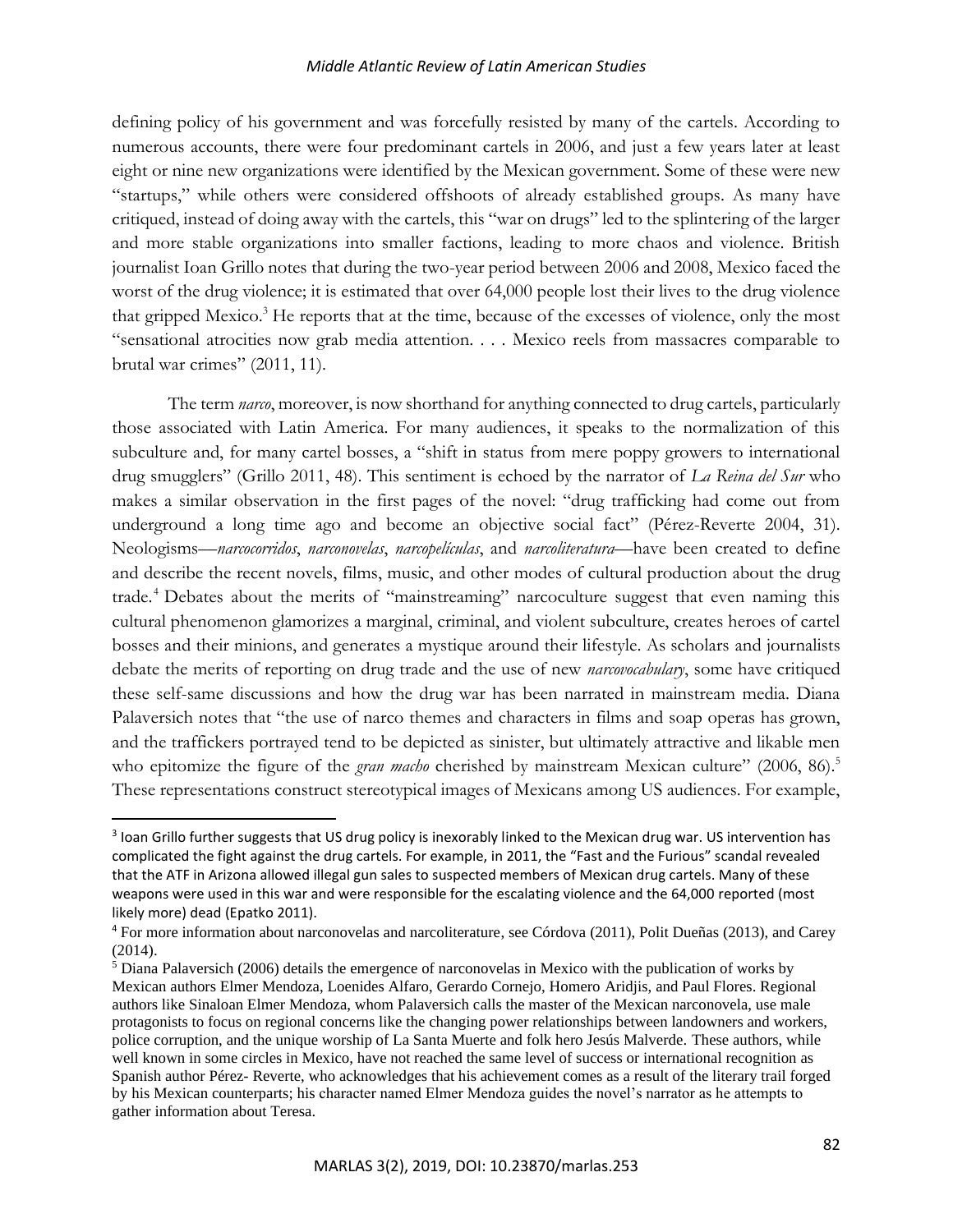movies like *Savages* (2012) and *Sicario* (2015), and shows like Netflix's *Narcos* (2015), shape US audience perceptions about masculinity and violence in Mexico by presenting ruthless characters who are involved in illicit activity and, though compelling, pose a danger to the rule of law. Similarly, numerous Spanish language television programs, such as Telemundo's *El señor de los cielos* (2015), shape narratives about the drug trade for Spanish-speaking communities by portraying characters as misunderstood (often handsome) underdogs who challenge more powerful and corrupt institutions. Interestingly, many of these shows are derived from novels and nonfiction books adapted into television melodramas.

# **Breaking Out of the Novel**

In *La Reina del Sur,* Pérez-Reverte, a former war correspondent, now prolific author of "clever" whodunits and "intelligent thrillers" composes a fast-paced and engaging novel.<sup>6</sup> In addition to the media attention the book garnered, scholars have examined the novel's narrative structure (González 2003); the use of language to create an imaginary Mexico (Rodríguez Toro 2007); the interplay of race, gender, and regional identities in *narcodramas* (Benavides 2008); comparisons between Teresa Mendoza and other protagonists of novels of the drug trade (González Flores 2010); and the portrayal of protagonist Teresa Mendoza as embodying a twenty-first century postmetropolis (Routon 2007). The novel begins with an ominous phone call that drives Teresa Mendoza from her oasis—the apartment she shares with her boyfriend, el Güero Dávila, a pilot who smuggles drugs for the Sinaloa cartel. Dávila has prepared her for this particular phone call, which if received, means that he has been murdered and that she must run from hitmen who are being sent to kill her. Epifanio Vargas, the local drug lord and Dávila's employer, magnanimously grants Teresa a way out of Mexico. She finds herself in Melilla, a Spanish enclave in Morocco near the Strait of Gibraltar, where she works in a bar. There, she meets and falls for Santiago Fisterra, an expert smuggler of hashish. She begins to work with him, but after the Spanish Coast Guard chases them down during a hashish run, Fisterra dies, and Teresa is arrested and sent to prison. There, she meets Patty O'Ferrell, her cellmate and later business partner. When they are released, Teresa begins to build the foundations of her drug empire.

The central conflict of the novel is the narrator's attempt to fashion a consistent narrative of Teresa Mendoza's life. His efforts are constantly placed into question because of the different versions he encounters along his journey. The novel brings together two different narrative voices to tell Mendoza's story: an omniscient point of view that follows Teresa's life story and a first-person narrator named after the author himself. The narrator chronicles his search for the "truth" about Teresa based on his own research and interviews with people who knew her in an attempt to flesh out her life story. He reconstructs her development from a narco's *morra* to narcoqueen; he "tracks her across three continents for the last eight months and her long journey out and back again was much more

<sup>6</sup> A *New York Times* review of the novel describes Pérez-Reverte as "a leading figure in the literary subgenre that might be defined as thrillers for people who don't want to be seen reading thrillers: Pérez-Reverte flatters his reader's sophistication and intelligence while delivering suspenseful stories that don't outstay their welcome" (Dibdin 2004).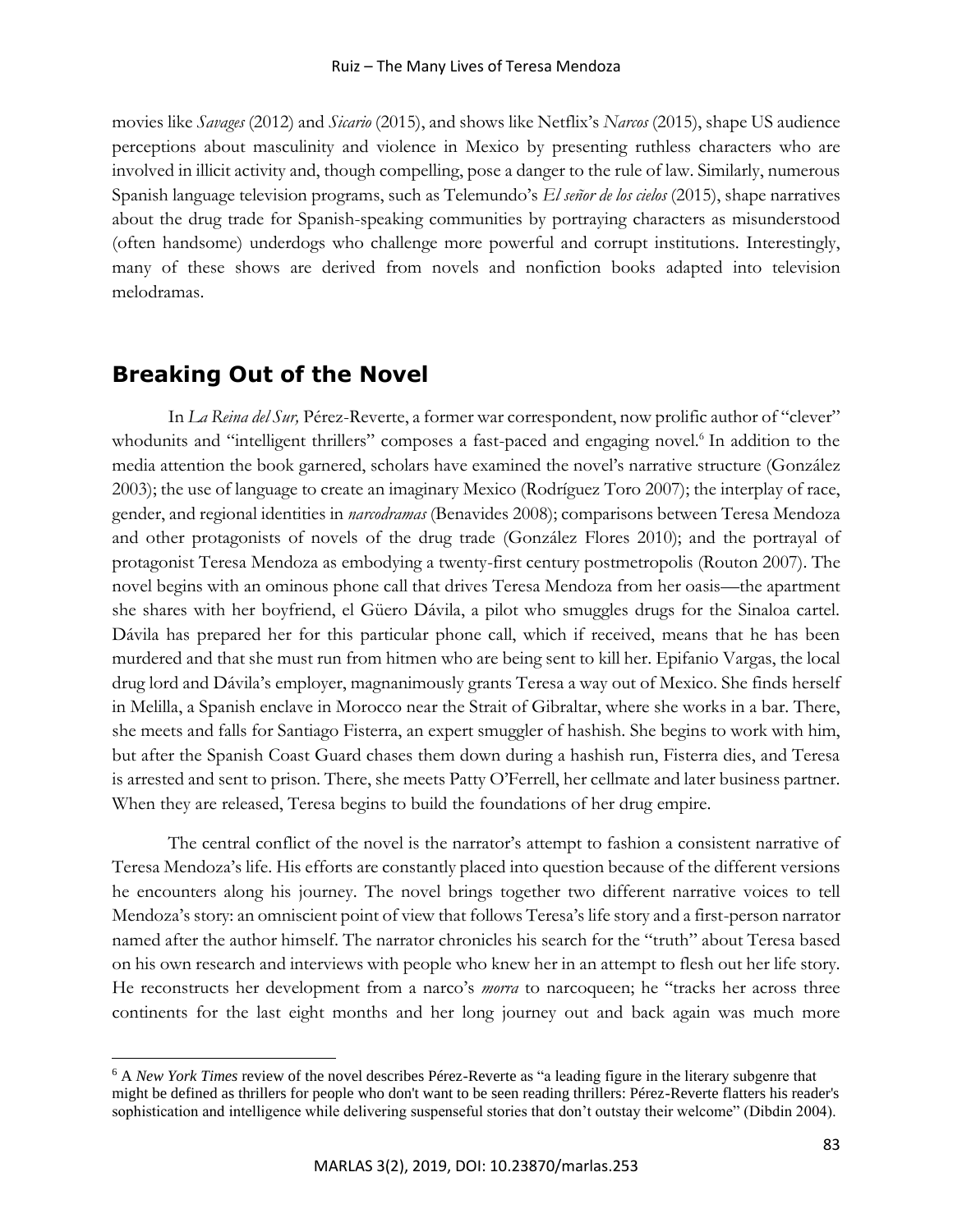interesting to [him] than the books she'd read" (Perez-Reverte 2004, 6). The narrator goes on to describe in detail his only meeting with the inscrutable Mendoza, who after twelve years of absence, returns to Culiacán, Sinaloa. Here, the narrator implies that despite this being the novel's second chapter, it is really the final chapter in his search for the "truth"; this story, like his search for the "real" Teresa Mendoza, is coming to an end: "The only thing lacking was the ending, but I would have that, too, in a few hours. Like her, all I had to do was sit and wait" (10). His understanding of her comes less from this brief, frustrating yet illuminating interaction and more from the dogged search and hundreds of conversations he has had with those who met Teresa over the course of her twelve-year ascent to power. The novel, then, becomes about both Teresa Mendoza and the narrator who reconstructs her life events and creates the character for the reader. He muses: "that rainy morning in Culiacán, I knew that the woman sitting before me would never be the real Teresa Mendoza, but another woman who was taking her place, and who was, at the least in part created by me. This was a woman whose history I had reconstructed piece by piece, incomplete and contradictory, from people who'd known her, hated her and loved her" (6).

The novel begins with the premise that discovering the "truth" and the "real" story is nearly impossible, asking readers to think about storytelling and how memories are remembered by different people. Because Teresa reveals so little, the narrator constructs her based on the memories and judgments of the novel's other characters. He gathers information from many who have also pieced together their own interpretations of Teresa, including a police captain who "became a specialist in 'la Mexicana' [via] surveillance, videotapes, telephone taps" (255). This narrative technique seems to ponder the relationship between memory and reality and also between oral histories and reality. Because the characters recall Teresa based on their own realities, experiences and motives, she is not just one woman, but multiple women. The narrator self-consciously reconstructs Teresa, inserting himself within the story as her flawed "translator" and, more importantly, suggesting that his account is just one fiction (his own) out of multiple fictions.

Slippages between reality and fiction are hallmarks of the novel; the narrator includes fictionalized versions of real people, including Sinaloan authors and journalists Elmer Mendoza and César Güemes, whom he meets on his journey. He uses real news reports, thematizing the critical confrontation of reality and fiction that is the "dual interest of postmodernist notions of fiction and history" (Hutcheon 1989, 19). This literary affinity between fiction and reality is an integral part of the narrator's search for the real Teresa, which he admits is an elusive endeavor even as his and other characters' discursive imaginations reveal their prejudices, assumptions, and judgments. The narrator is the postmodern journalist who is politically and culturally implicated in the history he writes; his work tells us as much about him as it does about the period he investigates and explores. His reading and translation of Teresa also reveal and reproduce class and color consciousness, gender stereotypes, arbitrary violence, and political corruption and decadence related to the drug trade.

In this and in many other stories about women in narcotrafficking stories, physical descriptions are often used to introduce them and construct their characters in public discourse. The female body is narrated as "a surface inscribed by social practices [and] acted upon in discursively constructed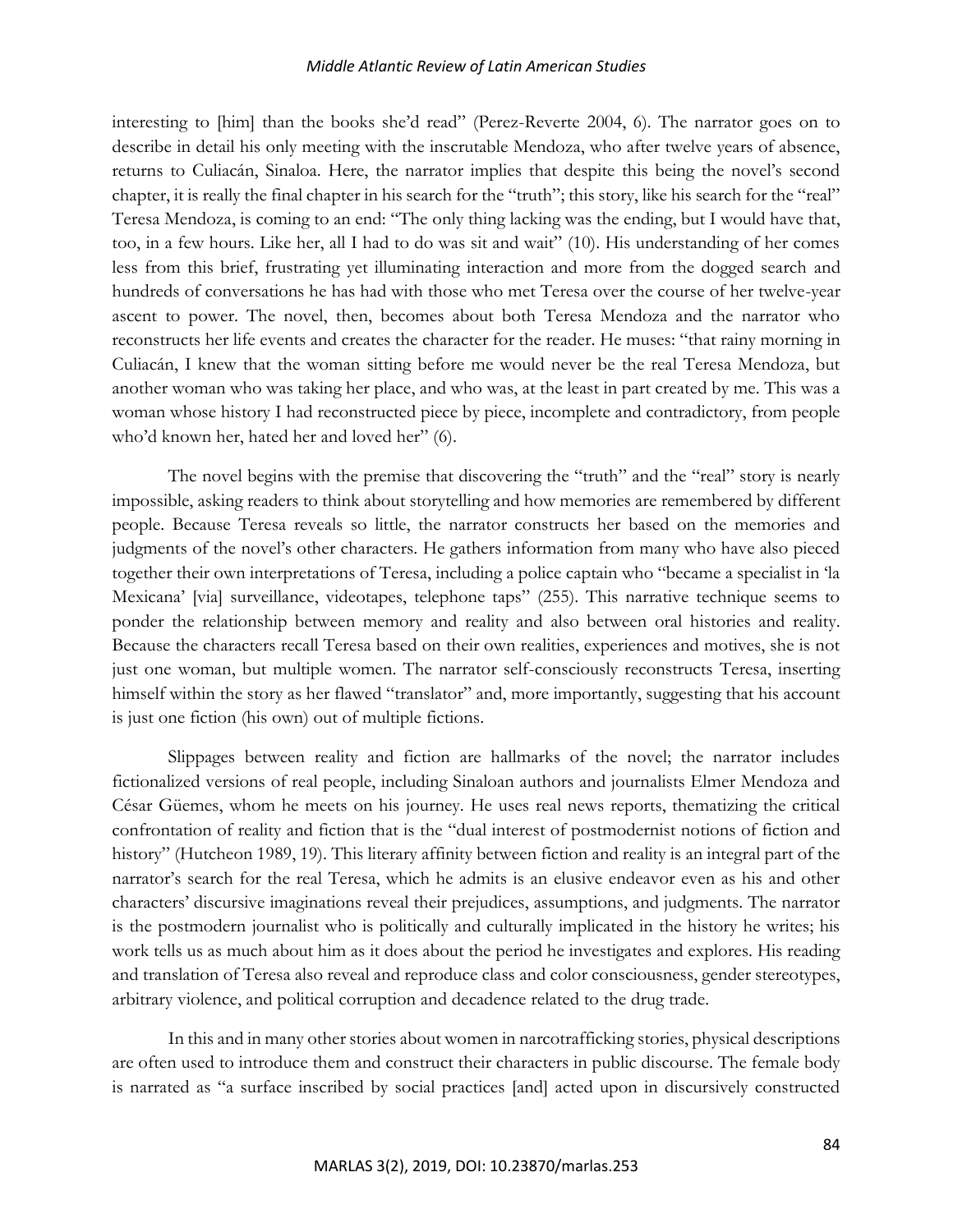institutional settings" (McDowell 2007, 49). In the novel Teresa seems to transcend her gender and is able to "behave like a man." Near the end of the book Elmer Mendoza exclaims, "There goes a girl with balls!" when Teresa survives an assassination attempt the night before she is to testify against Epifanio Vargas, the reformed drug lord, now senator, and the man who arranged for her escape from Mexico. She even attracts the interest of the press. One of the characters whom the narrator interviews later in the novel comments: "Her rise in that very dangerous world was a surprise to everyone… You've seen the press reports, I presume. The photos in *¡Hola!* and all that... she became powerful. A legend, they say. The Queen of the South. The reporters called her that… To us, she was always just La Mexicana" (257). Characters in the novel are fascinated by her inscrutability, which is sometimes attributed to her national identity and ethnic makeup. Throughout the novel, she is called *La Mexicana*, and much time is spent describing her appearance. One character observes that "her hair [was] parted in the middle and pulled back tight, the way they wore it in Mexico" (81). Later in the novel, Patty O'Ferrell, her friend and unreliable business partner, also comments on Teresa's hair, affectionately saying: "That hair pulled back so tight, with the part down the middle, looks wonderful on you. Very native… very picturesque, like a real Mexican peasant, you look dynamite" (194). Another character, Lobato, recalls his impression of Teresa when she was still a young *morra* in Sinaloa and notes her "indian-looking face" and her "tacky" wardrobe. Racialized and gendered descriptions in the novel are not limited to her physicality. Her quiet demeanor is attributed to her "Sinaloan fatalism" (99) and her "Aztec mask" (322). Characters in the novel underestimate her abilities and talents; her foreignness is one way that they understand her climb up the ladder. They attribute her ability to challenge the existing power structure of the cartels to her identity as *La Mexicana*. This ragsto-riches narrative "adds lower-class and race markers that lead to a more meaningful plot" (Benavides 2008, 167). Teresa Mendoza uses these assumptions to her advantage, capitalizing on a strategic transnational identity as a young woman from Sinaloa living unlawfully on the margins with fake immigration papers. Early in the novel, she is responsible for the accounts in the bar and also of finances associated with the hashish smuggling in which she and her love interest, Santiago, participate. Throughout the novel, she plays up, perhaps by design, her "Mexican" features and characteristics. For example when Teresa confronts Eddie Alvarez, the lawyer who promised to get her out of prison and instead stole her money, she "informed him slowly and in detail of the reason for her visit. She did so in her soft Mexican accent and with that air of a shy girl who seemed to have stumbled into all this by accident" (231). Teresa appears to be just another nonthreatening naïve ingenue of melodramas who has been duped by a shady villain. However, in that same soft voice, she informs Alvarez that he will be the legal representative for her new business, and he, not she, will go to jail if anything goes wrong. Eventually Teresa becomes a prudent, elegantly and discreetly dressed cartel boss who does her best to stay out of the spotlight. Her femininity and Mexican features are reinforced in order to soften the transgressive act of a woman suspected of participating in criminality. She also chooses a well-connected Spanish lawyer, Teo Aljarafe, to give a patina of respectability and legitimacy to her enterprise, Transer Naga. Her business acumen is limited to the bounds of a carefully constructed, gendered and racialized identity that reinforces her outsider status, the dimension of living outside borders, and shows how entering the male-coded world of the drug trade reaffirms but also deconstructs gender roles and hierarchies.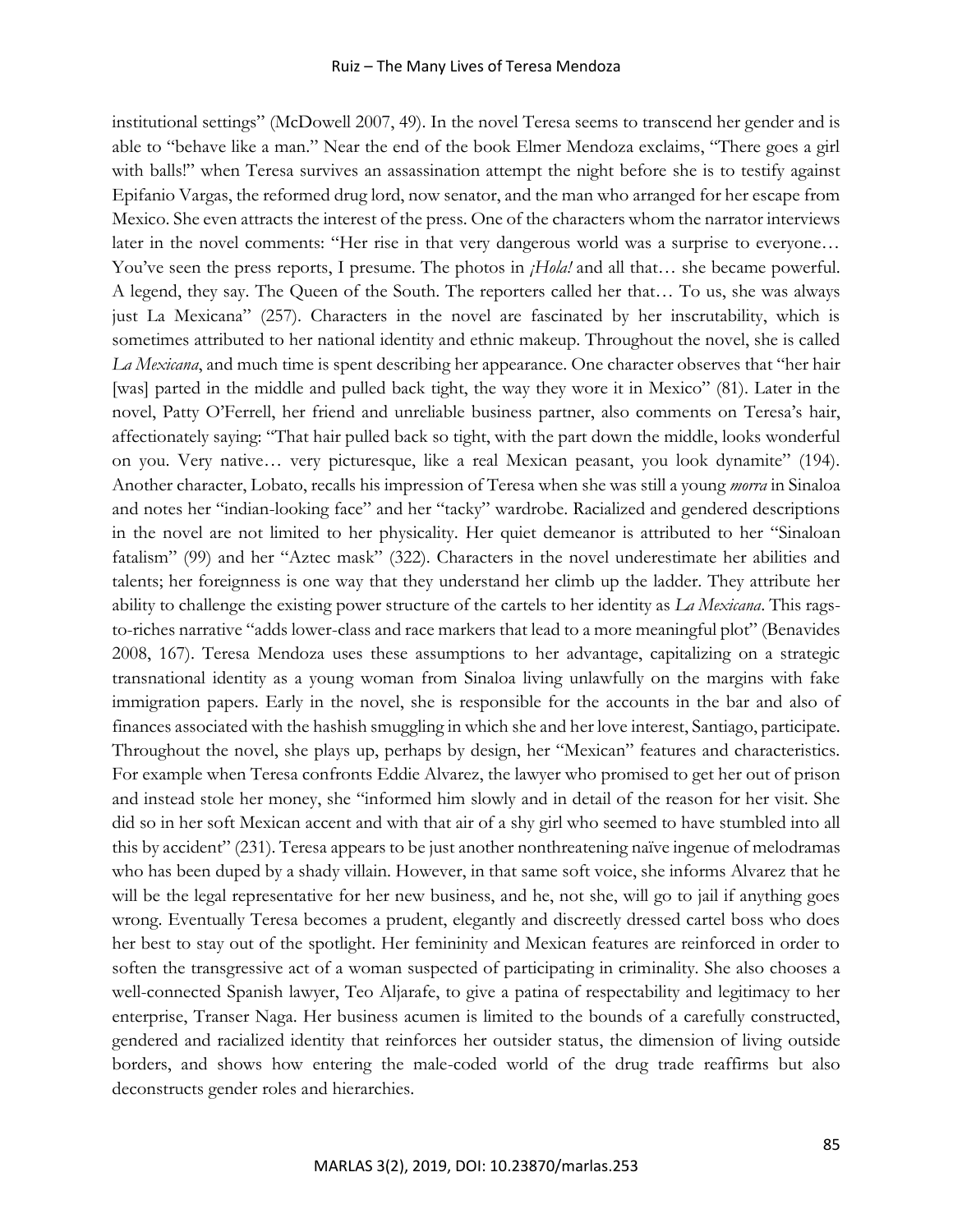Another way in which reality and fiction come together is that the narrator's observations reinscribe traditional expectations of womanhood and ethnic identity. The narrator accentuates her ethnic makeup as a "mestiza," a term that has deep and complex cultural significance in Mexico, but can be translated as someone of "mixed race," white and Indian. This becomes a positive attribute of how Teresa is imagined: as an attractive young woman who inspires love and protection by others because of her otherness. However, Teresa subverts the narrator's efforts to interpret her within that framework. These assumptions reflect the narrator's discomfort with the ways Mendoza crosses the bounds of traditional womanhood, challenges social norms, and subverts the relationship between authors and their literary creations. Though her identity is repackaged during the course of the novel into "Queen of the South," her identity as female, underprivileged, mestiza, Mexican, and immigrant is trafficked; she is still a colonized subject who slips between borders. For Pérez-Reverte, Teresa Mendoza embodies cultural ideas about Mexico in general and the northern region in particular, and she becomes "a circulating commodity that is quantified, bartered and moved across transnational lines" (Venkatesh 2015, 7). Cultural historian Joanne Hershfield refers to the transnational as a "set of economic socio-political, cultural and interpersonal forces that link states, institutions, and people across geographic and political boundaries" (2010, 172). The novel and the character can be seen as an example of transactional and transnational cultural mestizaje, which, similarly to the drug trade, links countries and markets and foregrounds the deeply complicated histories and realities that bind countries and markets together. It is important to acknowledge how Pérez-Reverte's identity and privilege as a white male Spanish author affect the novel's success and complicate the transnational nature of the text; after all, a male European writer is writing about Mexico, a former colony.

The narrator attempts to contain the character within this narrative frame, but she eludes his efforts to sift through the multiple versions of the character. After an extensive scene in which Patty, in Pygmalion-like fashion, instructs Teresa about clothing choices to highlight her "picturesque… Mexican peasant" look, the narrator muses: "More Teresas kept popping up during this timestrangers, unfamiliar women who had always been there..." (230). He does not recognize these different versions and meets them with resistance. Teresa takes advantage of the many cultural stereotypes that other characters have about her identity as *La Mexicana*. The narrator cannot fully limit her within textual borders and, as he reflects in the novel's final pages, she will exist beyond its confines. His speculation at the end of the novel proves prophetic: multiple songs have been written about the character, and she has spawned television shows and a sequel to the telenovela. Teresa has moved from the novel to alternative versions of the (fictional) original thanks to her being a dynamic and mobile figure that circulates between, within, and, most importantly, *outside* borders. She resists easy categorization and thus can be—and has been—reinterpreted within different genres.

### **Teresa, Queen of Narcocultura**

Miami-based Telemundo, Spain's Antena 3, and Colombia's Caracol produced the telenovela adaptation of *La Reina del Sur*. The telenovela premiered on February 28, 2011, and was the network's highest rated premiere for a telenovela. The program frequently dominated its time slot, even over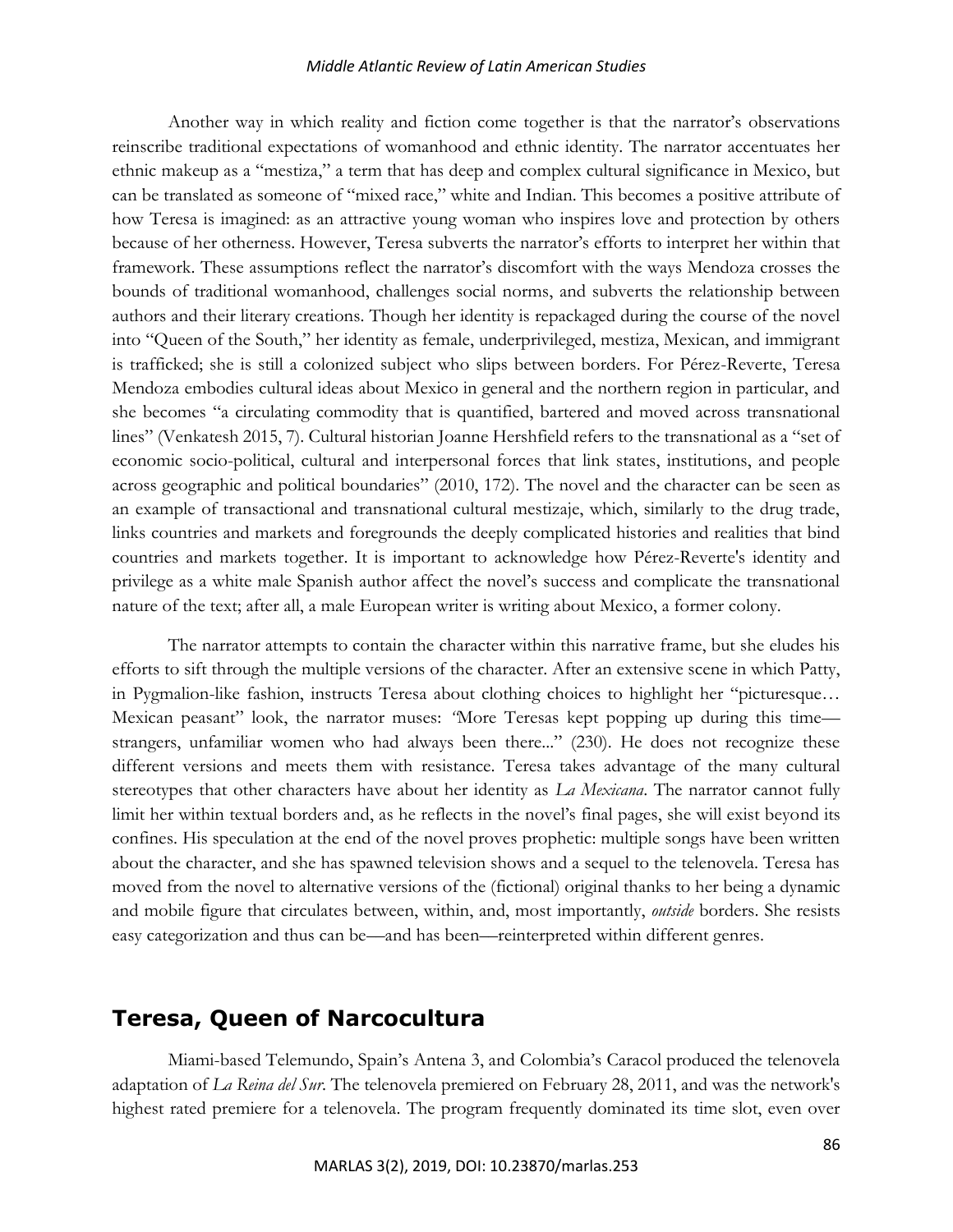English language programming on other major American networks.*La Reina del Sur* completed its 63 episode run on Telemundo and its 13-episode run on Antena 3 simultaneously on May 30, 2011. With 4.2 million viewers, the final episode was the highest rated broadcast in Telemundo's nineteen-year history and beat all the English language American television networks. Episodes were consistently number one in the top time slots, and the first broadcast of the final episode exceeded English language shows (Ng 2011). The telenovela was so popular that it has been rebroadcast on network television and can currently be found on Netflix. Writers and journalists have examined the telenovela's popularity among a broad range of audiences and efforts by Telemundo to "preserve the profitable US Hispanic market" while appealing to other Spanish-speaking communities and global markets. This makes sense, given that the telenovela was coproduced by companies in the US, Colombia, and Spain.

Key changes between the novel and the telenovela adaptation are remarkable, as several writers and scholars have noted (Dunn and Ibarra 2015; Rivero 2017). Plot differences include more time spent exploring the intrigue and macho posturing among the members of the cartels searching for Teresa and more fleshing out of her romantic life with the odd addition of a DEA agent who, from the beginning of the telenovela, is also pursuing Teresa. These depictions are told in short scenes that cut quickly between Sinaloa, the US-Mexico border, and Spain. Another key difference in terms of themes and narrative development includes greater emphasis on cultural differences between Spain and Mexico. For example, Spanish characters comment on Teresa's accent and, in addition to calling her *La Mexicana*, assign her the [sobriquet](https://www.thesaurus.com/browse/sobriquet) *sudaca*, a derogatory term for someone from South America. They also comment on immigration, sexuality, and gender stereotypes.

This desire to appeal to a broader audience familiar with telenovelas also reconfigures Teresa as a protagonist by making her more sympathetic. As Rivero notes: "One of the most captivating aspects of *La Reina del Sur* and its protagonist is Teresa's strength that allows her to subvert the narcopatriarchal system without losing her humanity and her empathy for others. . . . We empathize and support [her], despite her myriad drug-trafficking-related faults, because she is a melodramatic antiheroine" (2017, 146). In the first ten episodes or so, Teresa faces many moments of peril, some of which are departures from the original source material, including being arrested in San Diego and Melilla and almost deported to Mexico. She encounters the same dangers and obstacles as any other telenovela heroine: jealous rivals, corrupt politicians, businessmen and police, and the patriarchal imperative to protect her honor. The heroine must also help her imperiled friends and negotiate a starcrossed romance. In this televised version, there is no narrator to intervene or construct the story for us or to explain her motivations. She is no longer a character that lives solely within the pages of a novel. Rather, she is embodied in the Mexican actress Kate del Castillo, and the story is told from Teresa's point of view. In contrast to the novel, we see, hear, identify, and understand Teresa's motivations, her loyalty to El Güero, and her modesty. She prefers to work as a waitress and not a prostitute, even if it means earning less money. In one early episode, for example, Teresa discovers Santiago's line of work (smuggling) and rejects his advances because of it. She also has an inherent sense of justice; she confronts a male bartender who is stealing money from the women workers at the bar. In fact, it is not until much later in the series, once the "real" villains are revealed, that we see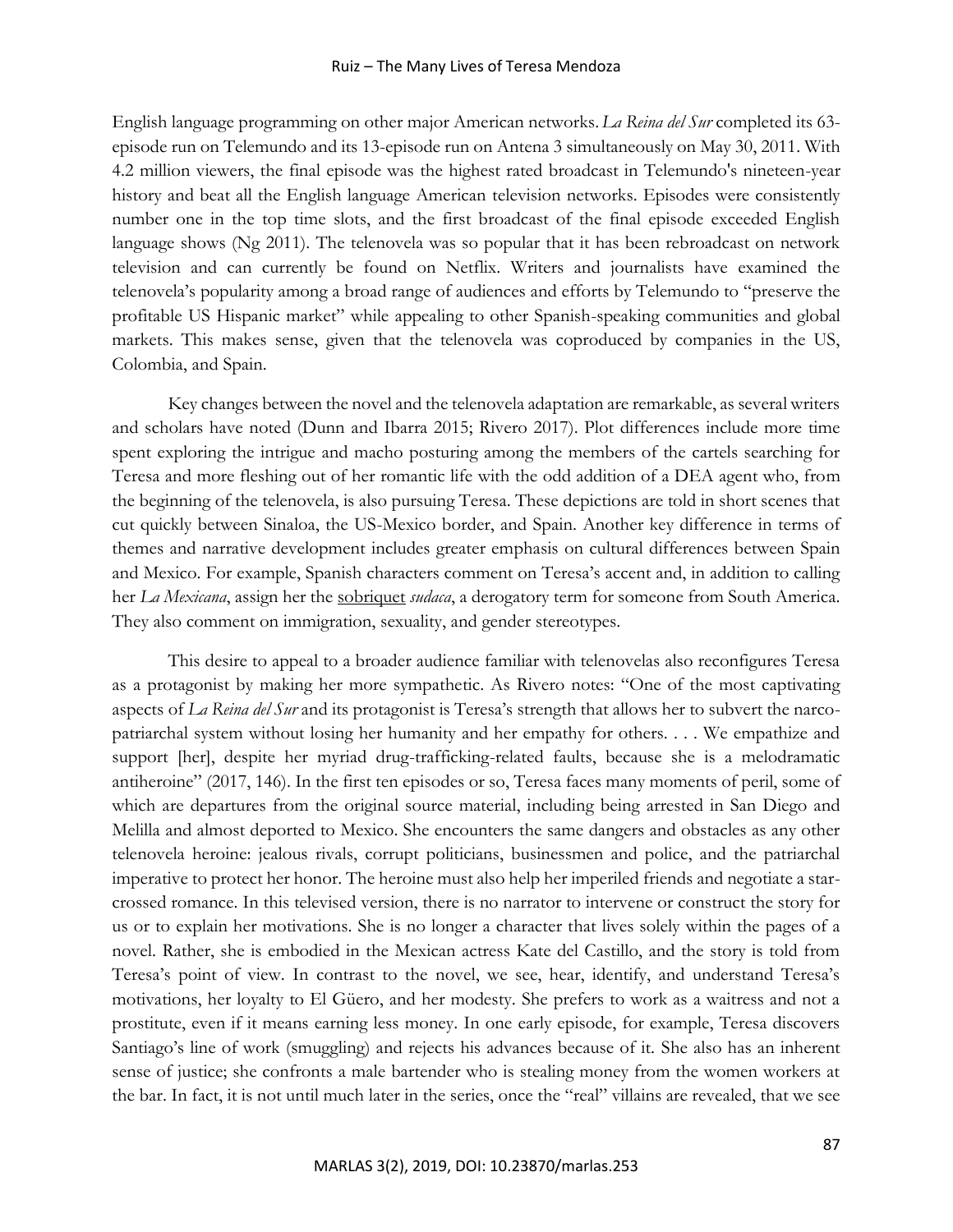Teresa start cooperating with Santiago to smuggle hashish. By delaying Mendoza's entry into the drug trade until approximately the fifteenth episode, there is a deep connection between audiences and the actress fashioned by means of emotional solidarity and a clear code of ethical behavior.

Scholars attribute the success of the novel and the telenovela to the portrayal of a complex, "enigmatic and multifaceted woman who combines fragility and innocence with hardness and the ability to be violent and strike back when necessary" (Palaversich 2006, 97). Like a heroine in a melodrama, "at the same time Teresa conserves innocence and an innate sense of justice" (Palaversich 2006, 97). She is violent and the head of an international drug ring, but she is intensely loyal, judicious with her money, prudent in her public behavior and has simple tastes. In keeping with effective melodrama, the character helps "set up an alternative moral structure to the officializing discourse of the nation" (Benavides 2008, 15). She is a sympathetic character who inspires trust for those who watch the telenovela and read the novel: "the origin of [her] dubious fortune quickly and conveniently forgotten, . . . Teresa becomes a successful capitalist entrepreneur of the kind eulogized by neoliberal capitalism" (Benavides 2008, 96). These simplifications are like maps of a cultural terrain that is used to give direction to complicated melodramatic narratives.

As *La Reina del Sur* grew in popularity, Teresa's story extended beyond the limits of the telenovela. There are multiple *corrido* songs about her, as the novel's narrator predicts, and the stories proliferate via this prefiguration, which helps expand the narrative representation of women in popular media who are involved in the drug trade. *Corridos* are examples of popular melodramatic narratives with romantic elements, simple storylines, clear resolutions. The telenovela's theme song is a *corrido* that was written and performed by Los Cuates de Sinaloa. A second version of the same *corrido* was recorded by the venerable *Norteño* musical group, Los Tigres del Norte. Both versions retell the major plot points while highlighting Teresa's ingenuity and business acumen. These characteristics are attributed to her being born and raised in Culiacán, Sinaloa.

The songs about Teresa by the two musical groups illustrate how Teresa's character is reconstructed in several primary texts in different media. Both songs admirably retell Teresa's many examples of male-coded bravery where she is clearly the hero in compressed recountings of the telenovela and the original novel. Differences between the retelling of her life story, as it moves from genre to genre, highlight how profoundly Teresa and her story have diverged from the original. Crossgenre expressions put to rest the notion of one "real" Teresa; each new iteration is now as real as the next. The songs are clearly capitalizing on her popularity but also point to shifts in cultural, social, and political landscapes in which drug violence continues to plague communities; cartels struggle over the control of plazas and other public spaces; local and national government officials purport to fight against them; and newspaper reports expose collusion between cartels and officials. As a result, the general public questions the credibility of government institutions and representatives.

At the same time as Los Tigres del Norte were winning awards for their song about Teresa Mendoza, authorities in northern Mexico banned the group from performing, claiming that they were glorifying violence and drug cartels. Others in the media critiqued banning songs that reflect the lived experiences of many of the communities impacted by the drug cartel violence affecting the country.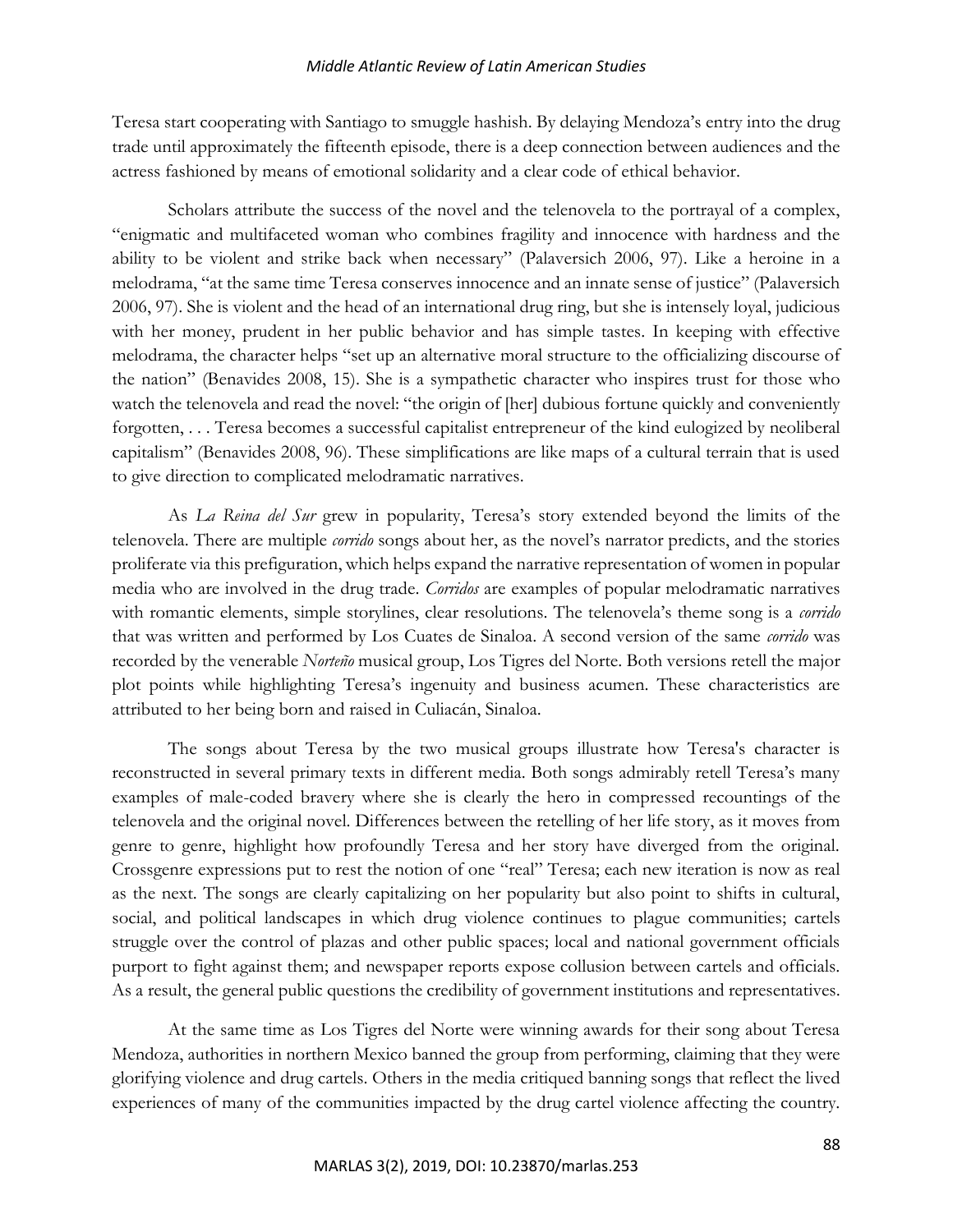Additionally, because government, police, and military officials have been implicated in the drug trade over the years, many doubt the official versions of arrests, statistics, and news accounts. Howard Campbell, author of *Drug War Zone: Frontline Dispatches from the Streets of El Paso and Juarez*, for example, reports: "The Mexican press prints a luridly detailed description of events, and then later prints a completely contradictory but equally plausible alternative account. The government denies that any incident took place. There is no reconciliation of the distinct versions. Myth, folklore, *chisme*, and unverifiable stories endlessly proliferate" (2009, 14). Banning songs was interpreted as a way to quash people's doubts about official narratives. This contradiction makes evaluating what is true and what is false a challenging and complicated endeavor. Melodramatic narratives like *corridos* can enter this space to help construct consistent accounts. The drug trade became a looming presence over most aspects of Mexican society, and *narcocultura* in the form of music, fashion, art, literature, television, and movies dominated its cultural expressions. *Corridos* can be about fictional or actual events; however, that a song about the fictional Teresa Mendoza was at the center of the controversy speaks to the ways melodrama moves fluidly between them. Debates about Teresa Mendoza are not limited to musical retellings of her adventures. At the intersection of reality, fiction, and melodrama are those stories that attribute Teresa Mendoza's origin story to real women, some accused of being queenpins in their own right. Many credit Sandra Avila Beltrán's story as inspiration for Pérez-Reverte's novel, despite his assertions to the contrary. Also known as *La Reina del Pacífico,* Avila Beltrán was accused of heading the Sinaloa cartel, one of the most powerful in Mexico in the 1990s.<sup>7</sup> In a clear example of how reality and fiction work together to the point that the line between them is hard to define, during one interview Avila Beltrán *herself* criticized Mexican president Felipe Calderón for first abusing his political office, second, for holding her in prison for over ten months without charges filed against her, and finally, for confusing her with the protagonist of the telenovela: "[Calderón's] words felt like an avalanche collapsing over me. He said I'm one of the most dangerous criminals in Latin America and ignorantly called me the Queen of the Pacific or the South, just like that literally mistook one for the other. Everyone knows that the Queen of the South is a fictional character the writer Pérez-Reverte invented and I am not a fictional character; I am real, made of flesh and blood" (quoted in Scherer García 2013). Acknowledging that Teresa Mendoza is fictional, Avila Beltrán strategically uses the character as a way to critique what many already saw as a corrupt government on which to place blame for the exploitation and violence plaguing Mexico during this time. As noted earlier, institutions and authority figures will never simply provide accurate information. Avila Beltrán, then, can capitalize on Calderón's mistake, calling it a lie while she positions herself as an aggrieved, innocent woman who is speaking out against a corrupt politician who has falsely accused her of being a cold-blooded cartel queen.

In the same way that the narrator struggles to fully understand the fictional Teresa and the truth of her story in the popular media, Teresa's origin story, as told in the novel, also becomes part of this news account that pits a Mexican president against a suspected cartel boss who insists she is

<sup>7</sup> Sandra Avila Beltrán was accused of conspiracy to traffic drugs and of having links to organized crime. The more serious charges were eventually dropped, but she was extradited to the United States and put on trial in a federal court in Florida. Avila Beltrán took a plea deal and was deported to Mexico, where she was incarcerated for seven years in a federal prison.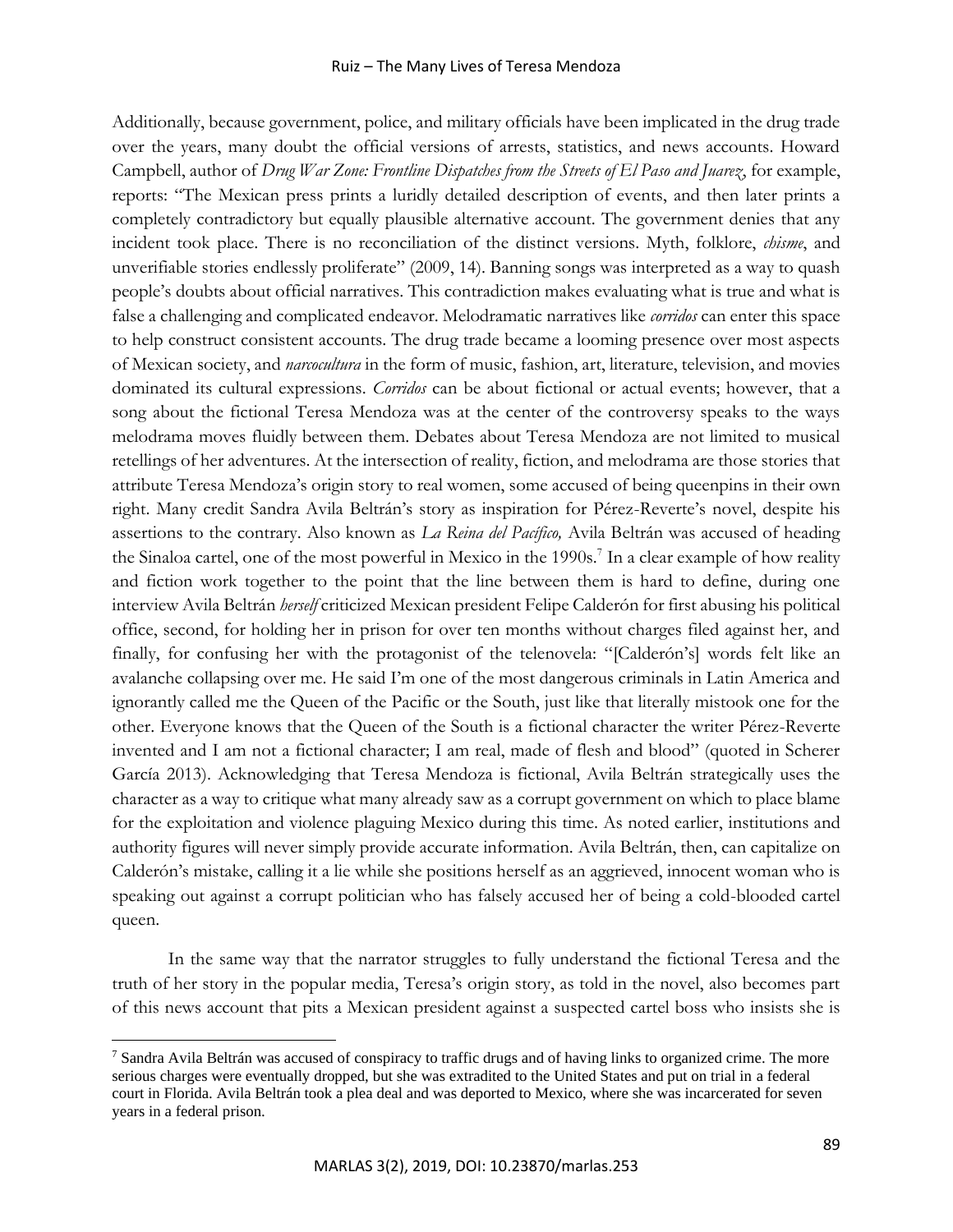innocent. The narrator in the book, himself a character, struggles to understand Teresa's character and the truth of her story as depicted in popular media. This is an example of how possible truths, interpretations, and lies in the real world collide with and complement the fictional story. The government's lies overlap with the "lie" of fiction, which, in turn, overlaps with Sandra's manipulations, exaggerations, lies, and/or the part of her story that might be "true" to some degree. So, the narrator/character is depicted as struggling with Teresa's story as written by the author. And this same conflation and confusion manifests in Sandra Avila Beltrán's interview.

# **Moving Between Fictions to Realities**

Events in January 2016 catapulted *La Reina del Sur*, the character Teresa Mendoza, and actress Kate del Castillo back into the international spotlight: the arrest of notorious drug trafficker, Joaquín "El Chapo" Guzmán and actor Sean Penn's notorious *Rolling Stone* article, "El Chapo Speaks" (2016).<sup>8</sup> It was later revealed that the actress had been in contact with Guzmán for over a year and that she orchestrated the controversial meeting between Guzmán and Penn. In the tradition of melodrama, this story has many parallels to the novel: Teresa is blinded by love, inadvertently involved with a drug lord, exiled from her country, and pursued by a murky band of government officials, news outlets, and a dogged journalist. Melodrama, as discussed earlier, synthesizes the real with the unreal and provides a level of emotional involvement that assures audience participation in the narrative.

Given the events that unfolded and the stories told to explain them, it is evident that not just audiences became emotionally invested in the narrative. In this case, however, the protagonist is not Teresa, but Kate del Castillo, who seemingly believed in the story so much that she began to behave like the fictional character. The novel's protagonist, Teresa Mendoza, repackaged in a telenovela, takes on a new persona; subsequently, a new melodramatic narrative and text come into being. In January 2012, Kate del Castillo—never one to shy away from controversy or strong opinions––took to Twitter to express her mistrust of the Mexican government. She wrote, in Spanish: "Today I believe more in El Chapo Guzmán than I do in the governments that hide truths from me, even if they are painful, who hide the cures for cancer, *AIDS*, etc., for their own benefit. *MR. CHAPO, WOULDN'T IT BE COOL IF YOU STARTED TRAFFICKING WITH THE GOOD? . . . COME ON SEÑOR, YOU WOULD BE THE HERO OF HEROES. LET'S TRAFFIC WITH LOVE, YOU KNOW HOW*" (qtd. in Draper 2016). Her tweets caused an uproar over social media and in the press and, as suggested by journalists, caught Guzmán's attention. However, it appears that the tweets themselves would not have had the same impact in the media or with Guzmán had it not been for the

<sup>8</sup> The article published by *Rolling Stone* on January 9, 2016, was immediately controversial. For some, it was because of Penn's seemingly sympathetic portrayal of El Chapo, for others it was an embarrassment for the Mexican government because he was able to "find" El Chapo when the Mexican government could not. Many also criticized his cavalier reporting, particularly in light of the real dangers Mexican journalists face as they cover the drug trade. Over one hundred journalists have been killed in the last twenty years, making it one of the most dangerous places for journalists in the world (Ahmed 2017). In the three-part Netflix series, *The Day I Met El Chapo* (2017), Kate del Castillo also criticized Penn for, among other things, lying to her about his intentions and for putting her life in danger.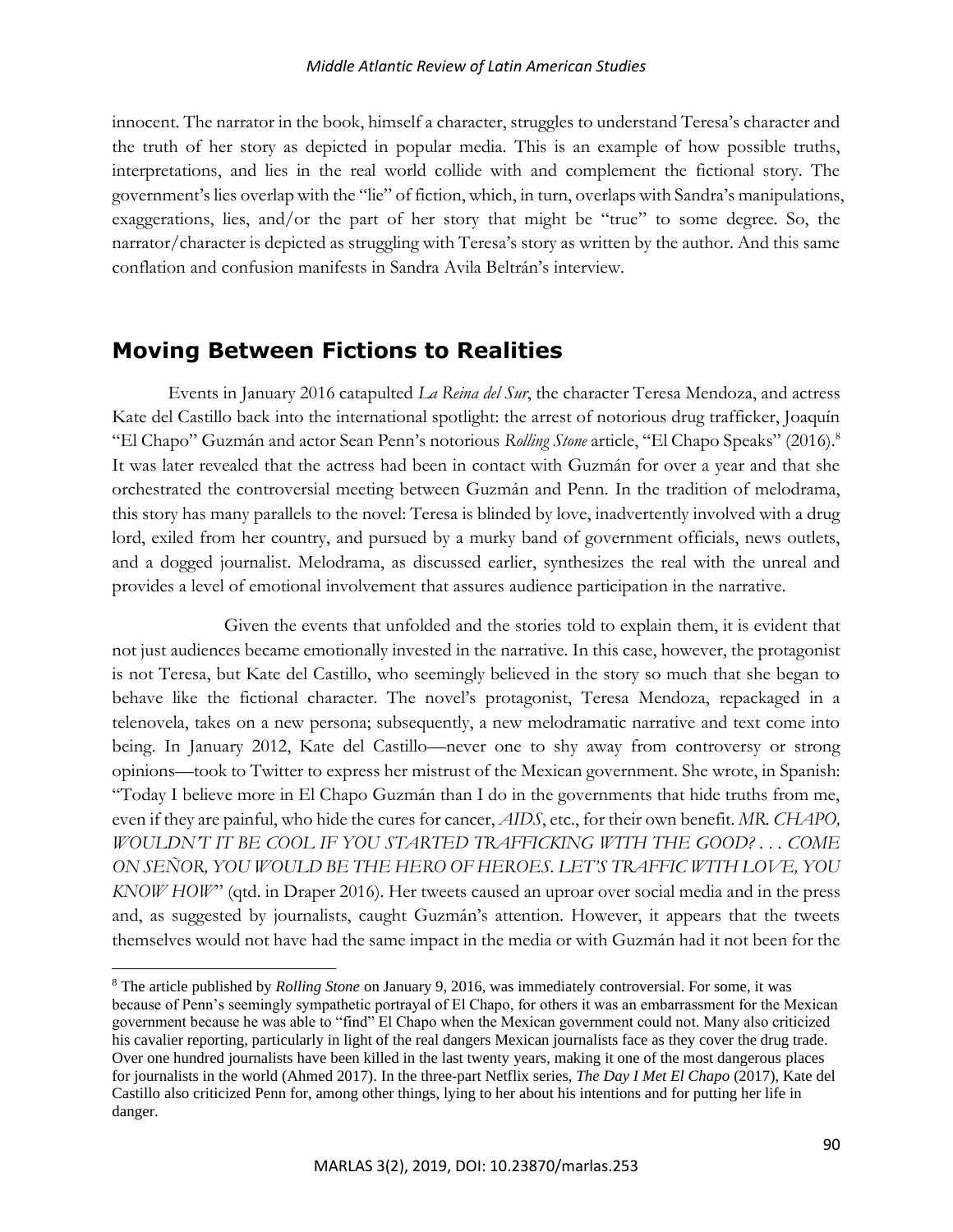fact that del Castillo played a cartel boss in the highly popular telenovela. Del Castillo herself sheepishly admitted during her March 2016 interview with Diane Sawyer that Guzmán's fascination had less to do with her and more to do with the character: "It was more that he . . . probably had a crush on Teresa Mendoza in a way [and not me], because he loved that series so much" ("Kate del Castillo Interview" 2016). In response to the controversy, as del Castillo noted in the same interview, her older sister, journalist Verónica del Castillo, angrily reminded her, "You are not Teresa Mendoza."

Both Guzmán and del Castillo seem more enamored with Teresa than with each other. The story monopolized the headlines of both the international and Mexican press because of the revelations (dramatically chronicled in the official press) of the more than a year-long relationship between del Castillo and Guzmán, as disclosed by the extensive text-based correspondence between them. This textual relationship between the two, and the public's fascination with it, continued for months and unfolded like an old-fashioned serialized melodrama with episodes meant to be read as a sequence of interrelated events, albeit one written for the twenty-first century, in which social media helped move the story forward. In what one article calls an "extensive and intense" series of messages in which Guzmán refers to del Castillo as "ermoza" [sic], he constantly urges her to visit him, offers to take care of her, and ends a number of texts with "te quiero" ("'El Chapo' se enamoró de La Reina del Sur: Kate," 2016). Given that he was on the run, this is both jarring and humorous. Some headlines highlight the messages' "flirtatious" tone. Guzmán does seem to be besotted with her; he spends quite a bit of time deciding on the "perfect" cell phone for her, requesting that his associates procure the best one, preferably pink, because it is "a woman's color." In addition to focusing on Guzmán's infatuation with del Castillo, news reports highlighted elements of melodrama––star-crossed romance, an attractive heroine, and heightened emotions––and the connections between a fictional queenpin and her presumptive king. One article, for example, affirmed: "Como si se tratara de un guión de telenovela, la relación entre 'El Chapo' Guzmán y la actriz mexicana Kate del Castillo sigue dando de qué hablar" (Martínez Ahrens 2016). These stories and descriptions position Kate del Castillo as the protagonist of a melodrama of her own making.

# **Of Memes and Melodrama**

Similar to melodrama, social media and use of memes are inventive modes employed to make sense of complicated situations. They sift through truth and fiction and use humor to express frustration about stories that stretch the boundaries of certainty and fabricated reality. According to Bush, "because it is plot-driven and often oriented to storytelling instead of ornate aesthetics, melodrama is very much adaptable to mass media" (2014, 32). Alternative and innovative versions of stories emerge, particularly when attempts to control the flow of information are in conflict. A fascinating article about microblogging practices by Mexican citizens living through the drug war notes: "Social media have emerged as a communication channel people use to connect with others and get information in extraordinary moments of crisis," especially when institutions are weakened or are no longer seen as reliable arbiters of information (Monroy-Hernández et al. 2012). Mendoza has taken us on a journey that moves from a novel, to a song, to news accounts, and to social media as a new form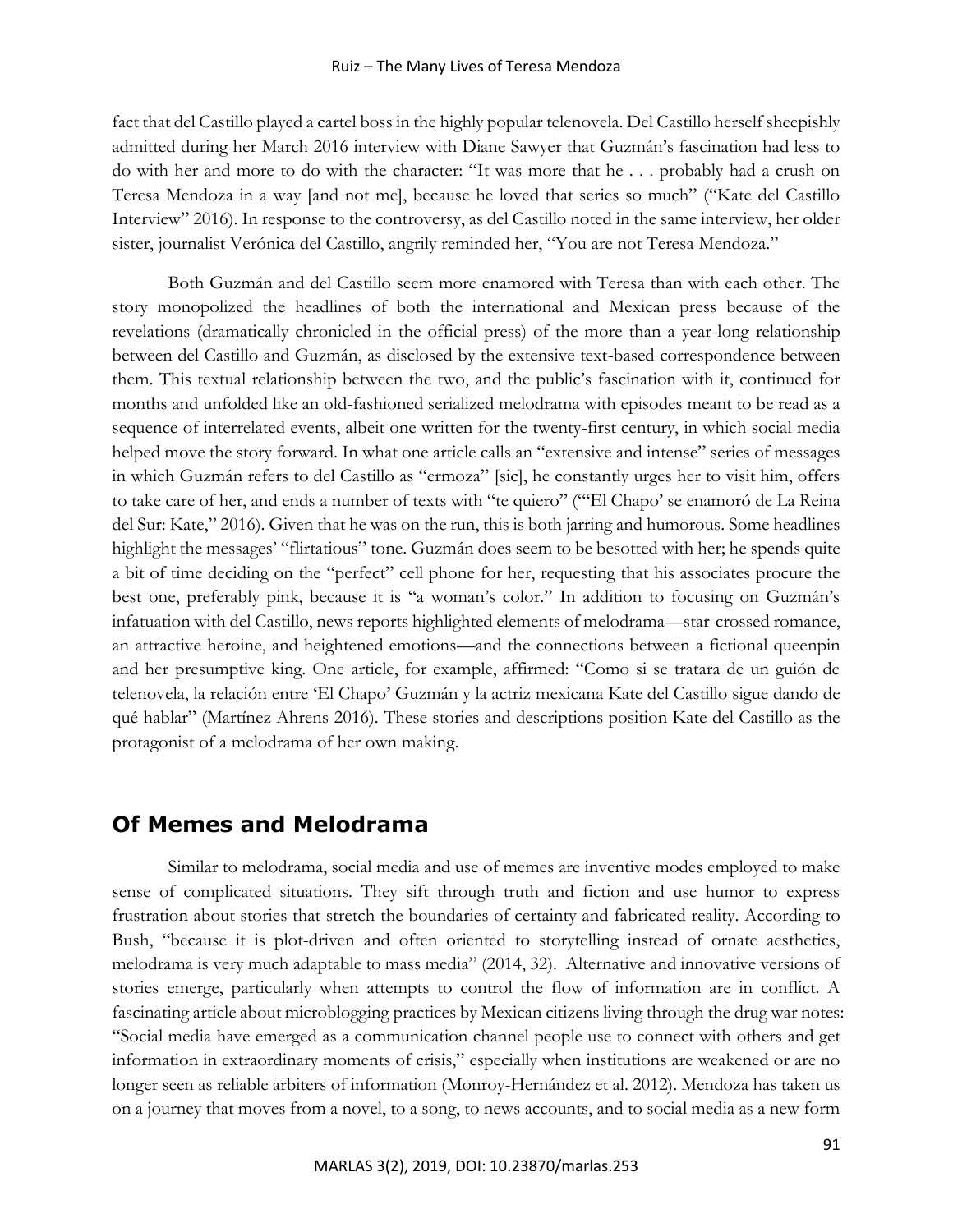of mass communication. Memes provide spaces for collective social participation without regard for geography or national identities. Illustrating deep and rich cultural iconography, memes sometimes include short amounts of text that engage with a complicated political story, the latest scandal or cultural event. They are often repurposed for a different story. Memes, then, provide simple to understand, often humorous, visual narratives counter to the reportage of real events in mainstream press outlets. The best of these present information in a fashion that resonates with audiences precisely because they are based on recognizable images.

As the story of del Castillo and Guzmán's relationship unfolded in the media, memes and gifs related to the case multiplied on social media platforms. Some memes about del Castillo and El Chapo portray the film *Casablanca*'s Rick and Ilsa while others depict the two as random potential love interests swiping left on each other's Tinder profiles; both of these visuals are identifiable by most audiences. One in particular situates the story in a uniquely Mexican context and evokes the golden age of Mexican melodrama, indelibly etched in Mexico's cultural history. Similar to films, memes can be popular narrations of particular social and cultural ideals and realities. On its face, the message of the memes speaks to how the public digested the story as a romantic relationship between the two. However, it also speaks to the larger context of how the story was framed: as a lovelorn Guzmán awkwardly expressing his feelings of being smitten with del Castillo while harkening back to a time during which melodrama reigned.

Memes and social media used one specific image from the 1957 Mexican melodrama *Tizoc* to depict El Chapo and Kate as the tragic lovers Tizoc and María, the film's protagonists. The original image is from a pivotal scene in the film in which iconic actor Pedro Infante, as the indigenous Tizoc, sings the song "Te quiero más que mis ojos" to his mestizo love interest, María, portrayed by María Félix. In the memes, the heads of Guzmán and del Castillo are transposed onto bodies of Infante and Félix. They sit across from each other, both dressed in indigenous garb, surrounded by a lake and mountains, implying that their love is as pure and bucolic as the scenery. Tizoc's romantic and humble admission is also a declaration made by Guzmán in one of his many texts to del Castillo.

In the same way that Teresa's story has diverged profoundly from its original source material, the meme is now as real as any another version of Teresa's life and its origin. It shortens the distance between one fictional, melodramatic, star-crossed romance between two icons of Mexican cinema (Félix and Infante) with the real and also seemingly impossible relationship between two ubiquitous public figures (Guzmán and del Castillo) brought together because of a fictional character, Teresa Mendoza.

# **The End? Or, The Persistence of Melodrama**

As with any good melodrama, the saga continues. New chapters are written and stories are retold for a new generation of transnational audiences who employ versions of Teresa to communicate with each other, explain complicated news stories, and filter what is provable and what is probable.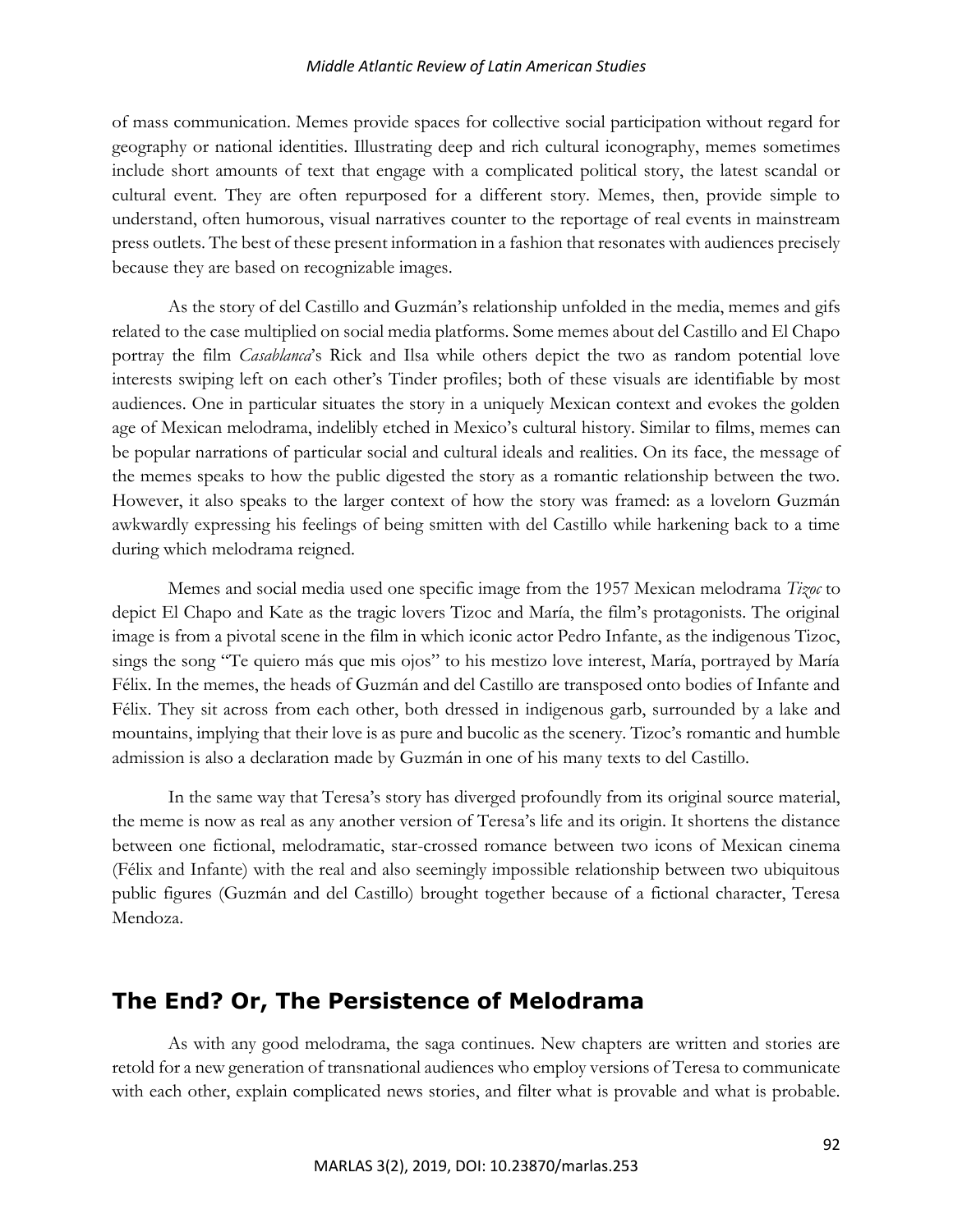#### Ruiz – The Many Lives of Teresa Mendoza

Guzmán now sits in a cell in the US, serving a life sentence for multiple drug-related and financial crimes. As a consequence of her involvement with Guzmán, del Castillo faced investigations for possible money laundering in Mexico. She continued to work on dramatic series, including the successful Netflix series *Ingobernable,* but did not travel to Mexico for over three years from fear of being indicted and having her financial assets frozen. As a way to challenge the avalanche of often contradictory news reports about her involvement with Guzmán, del Castillo starred in a three-part Netflix series *The Day I Met El Chapo* in which she ruefully admits that, had it not been for Teresa Mendoza, events would have unfolded differently. Del Castillo also reprised the role of Teresa Mendoza in the *La Reina del Sur* sequel. During press junkets to promote the series, she was inevitably and repeatedly asked about Guzmán and his fascination with Mendoza.

As the examples above show, melodrama is a malleable cultural expression that creates spaces for communities to make sense of complicated social and political situations. Teresa Mendoza embodies the possibilities of narrating across the borders of melodramatic narratives to distinguish between what is true and what is plausible. Her melodramatic character moves within a simplified universe where good prevails over evil. She can restore justice and stability in times of social uncertainty. In Pérez-Reverte's novel, the fascination with the character is based on her ability to remake herself. As she grows larger than life and is remade by audiences across genres and locations, the more elusive she is and the more diluted her identity becomes. This is also what induces audiences to keep "reading." As "queen" she is able to transcend borders and infiltrate the popular imagination. She inspires songs, television shows, love interests, and a relationship with a real cartel boss. She is no longer bound by the borders of a particular genre, geography, or time. The fictional character Teresa Mendoza has slipped through Pérez Reverte's narrator's fingers once again––just as she did throughout the novel itself—escaping the boundaries of the printed page and morphing into different genres for different audiences, blurring the lines between fiction and reality. These new audiences are embracing Teresa in all genres in both the Mexican and US versions, which then leads to audiences embracing the real-life saga of El Chapo and Kate del Castillo. The countless memes are also increasingly transnational on both sides of the Mexico-US border. Perhaps this also contributes to Teresa's appeal. Her image is malleable and can be understood by different people in different ways. She is elusive, a shape shifter.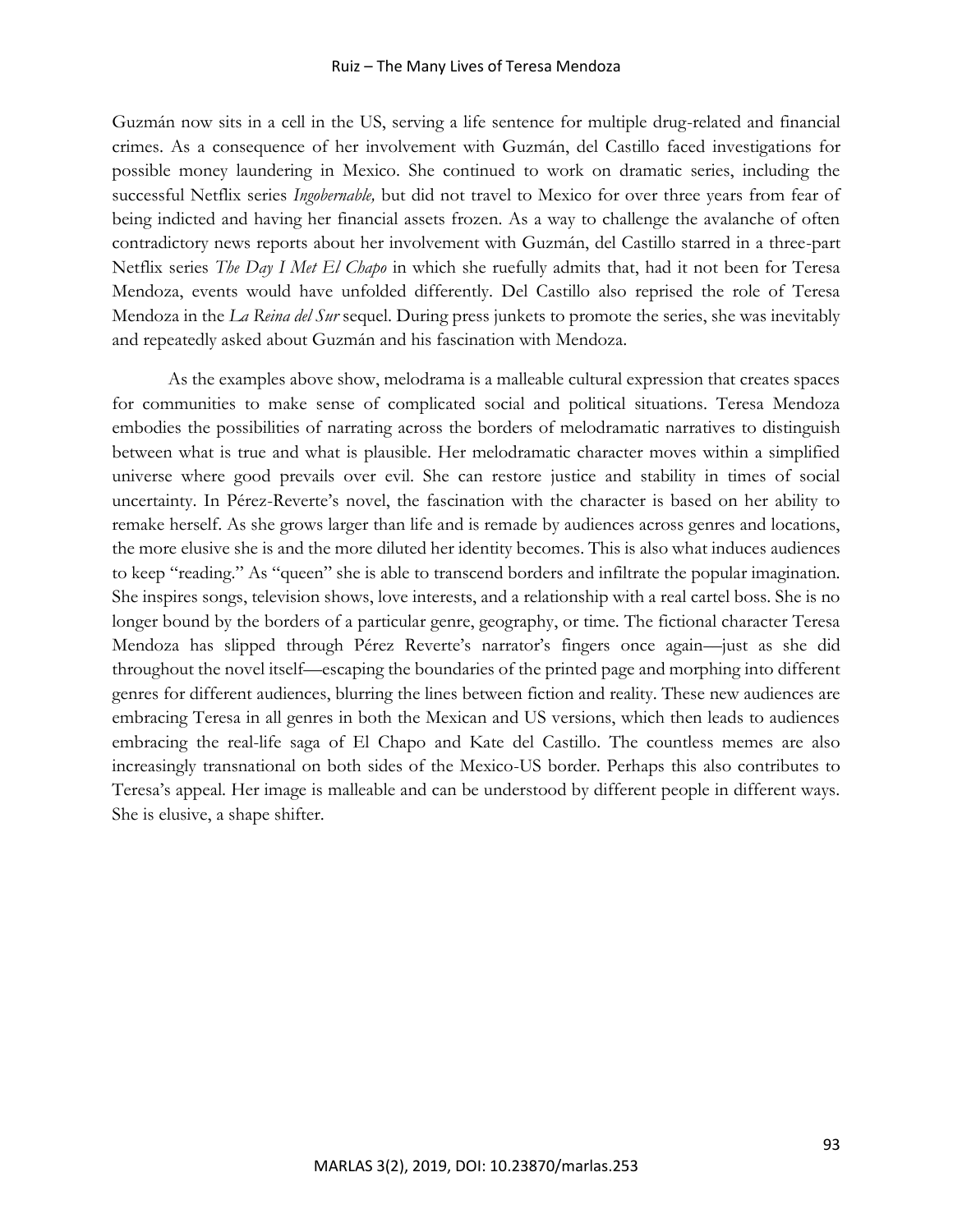María Luisa Ruiz is Associate Professor in the Department of World Languages and Cultures at Saint Mary's College of California. She is director of the Institute for Latino and Latin American Studies (ILaLS) and faculty advisory board member for the Women's and Gender Studies (WaGS) and the Global and Regional Studies (GRS) Programs. Professor Ruiz has presented her work on representations of Mexican women in the world of the drug trade at countless conferences and workshops. She also shares her expertise in Latin American literature by serving the College Board as Table Leader during Advanced Placement Spanish Literature and Culture readings. Because of her service to the college and exceptional commitment to inclusivity and diversity, in 2011 she received the Brother Manuel Vega Latino Empowerment Award and the Saint Mary's College Faculty Service Award in 2018.

# **References**

#### Ahmed, Azam

2017 "In Mexico, 'It's Easy to Kill a Journalist.'" *New York Times*, April 29. <https://www.nytimes.com/2017/04/29/world/americas/veracruz-mexico-reporters-killed.html>

#### Benavides, O. Hugo

2008 *Drugs, Thugs, and Divas: Telenovelas and Narco-Dramas in Latin America*. Austin: University of Texas Press.

#### Brooks, Peter

1995 *The Melodramatic Imagination: Balzac, Henry James, Melodrama and the Mode of Excess*. New Haven: Yale University Press.

#### Bush, Matthew

2014 *Pragmatic Passions: Melodrama and Latin American Social Narratives*. Madrid: Editorial Iberoamericana/Vervuert.

#### Campbell, Howard

2009 *Drug War Zone: Frontline Dispatches from the Streets of El Paso and Juárez*. Austin: University of Texas Press.

#### Carey, Elaine

2014 *Women Drug Traffickers: Mules, Bosses, and Organized Crime.* Albuquerque: University of New Mexico Press.

#### Córdova, Nery

2011 La narcocultura: simbología de la transgresión, el poder y la muerte. Culiacán: Universidad Autónoma de Sinaloa.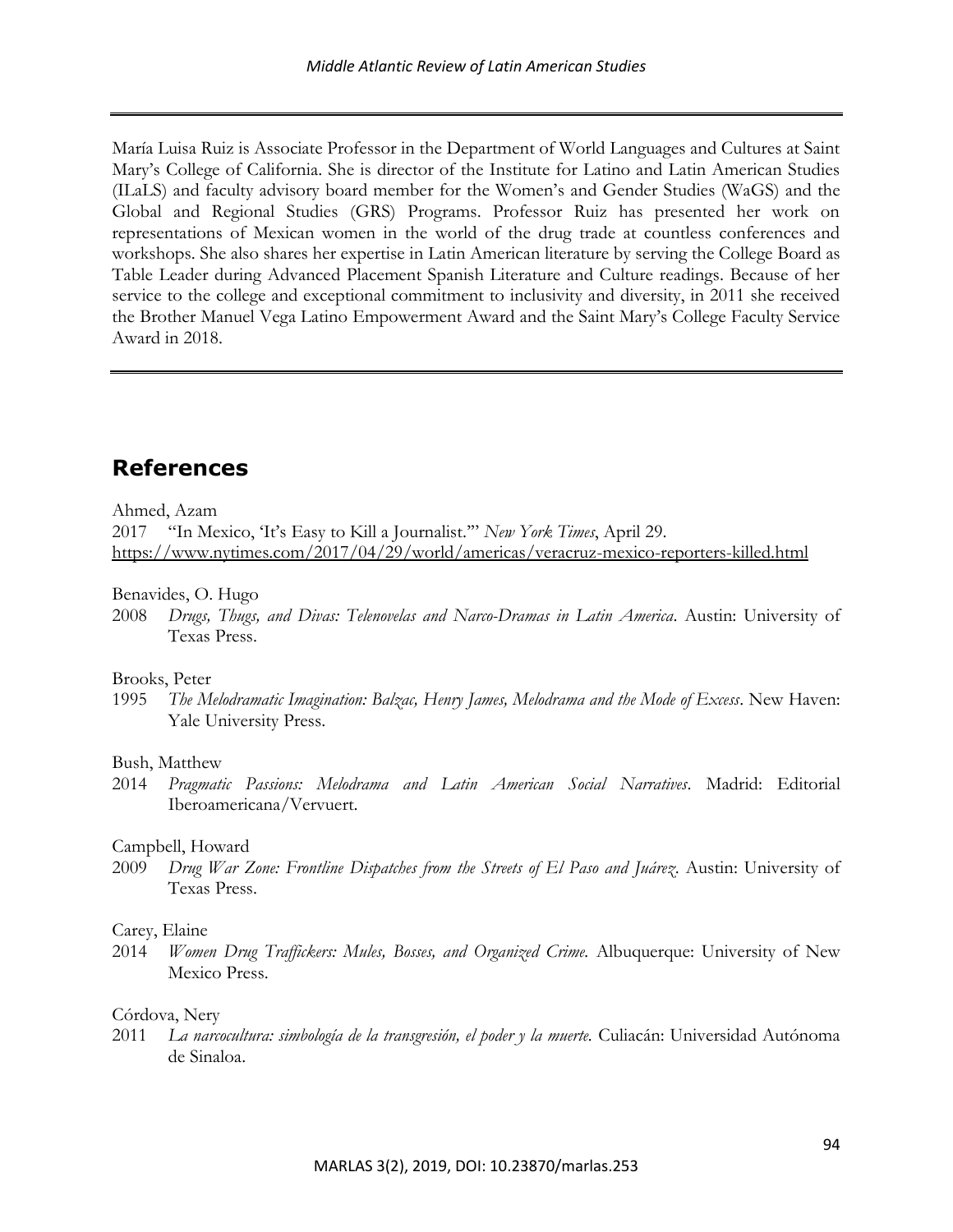Dibdin, Michael

2004 "The Cocaine in Spain." *New York Times*, August 1. <https://www.nytimes.com/2004/08/01/books/the-cocaine-in-spain.html>

Draper, Robert

2016 "The Go-Between: The Mexican Actress Who Dazzled El Chapo." *The New Yorker*, March 21. [https://www.newyorker.com/magazine/2016/03/21/kate-del-castillo-sean-penn-and-el](https://www.newyorker.com/magazine/2016/03/21/kate-del-castillo-sean-penn-and-el-)[chapo](https://www.newyorker.com/magazine/2016/03/21/kate-del-castillo-sean-penn-and-el-)

Dunn, Jennifer C., and Rogelia Lily Ibarra

2015 "Becoming 'Boss' in *La reina del sur*: Negotiating Gender in a *Narcotelenovela*." *The Popular Culture Studies Journal* 3 (1&2): 113–138.

#### "El Chapo' se enamoró de La Reina del Sur: Kate"

2016 *Milenio Digital*, 18 marz[o. https://www.milenio.com/espectaculos/el-chapo-se-enamoro-de](https://www.milenio.com/espectaculos/el-chapo-se-enamoro-de-la-reina-del-sur-kate)[la-reina-del-sur-kate](https://www.milenio.com/espectaculos/el-chapo-se-enamoro-de-la-reina-del-sur-kate)

#### Epatko, Larisa

2011 "'Fast and Furious' Gun Operation Provokes Outrage in Mexico." *PBS NewsHour*, July 1. <https://www.pbs.org/newshour/world/fast-and-furious>

González, Jorge

2003 "Understanding Telenovelas as a Cultural Front: A Complex Analysis of a Complex Reality." *Media International Australia incorporating Culture and Policy* 106 (1): 84–93.

González Flores, Francisca

2010 "Mujer y pacto fáustico en el narcomundo: Representaciones literarias y cinematográficas en *La vendedora de rosas* de Víctor Gaviria, *María llena eres de gracia* de Joshua Marston y *La Reina del Sur* de Arturo Pérez-Reverte." *Romance Quarterly* 57 (4): 286–299.

Grillo, Ioan

2011 *El Narco: Inside Mexico's Criminal Insurgency*. New York: Bloomsbury Press.

Hershfield, Joanne

2010 "Women's Cinema and Contemporary Allegories of Violence in Mexico." *Discourse* 32 (2): 170–185.

#### Hutcheon, Linda

1989 *Historiographic Metafiction. Parody and the Intertextuality of History*. Baltimore: Johns Hopkins University Press.

"Kate del Castillo Interview with Diane Sawyer"

2016 ABC News, March 16.<https://www.youtube.com/watch?v=iJv02bO6u1g>

Martínez Ahrens, Jan

2016 "El Chapo a Kate del Castillo: 'Te cuidaré más que a mis ojos.'" *El País*, 15 enero. [https://elpais.com/internacional/2016/01/13/mexico/1452665852\\_740949.html](https://elpais.com/internacional/2016/01/13/mexico/1452665852_740949.html)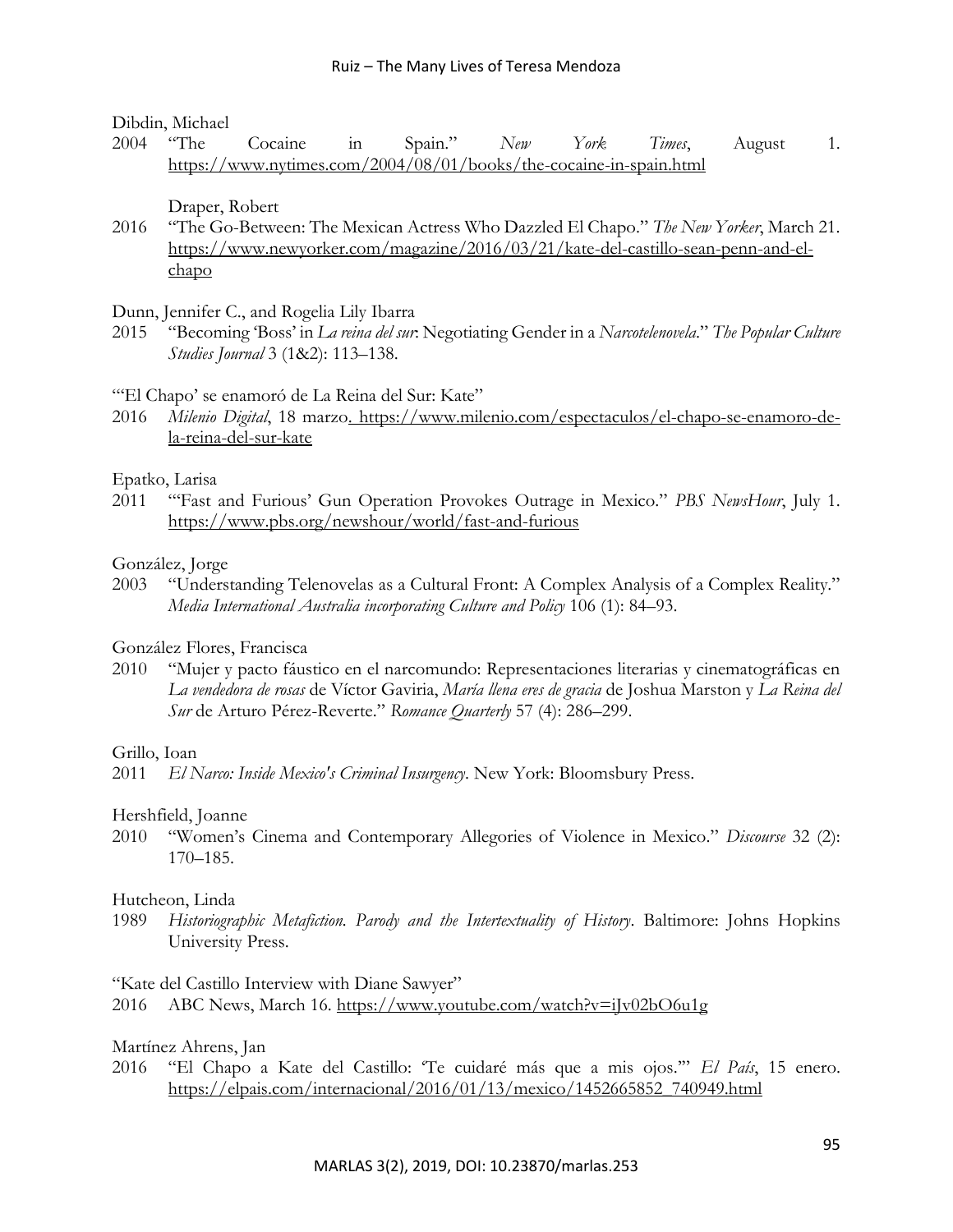#### McDowell, Linda

2007 *Gender, Identity and Place: Understanding Feminist Geographies*. Minneapolis: University of Minnesota Press.

#### Monroy-Hernández, Andrés, Emre Kiciman, Danah Boyd, and Scott Counts

2012 "Narcotweets: Social Media in Wartime." *Proceedings of the Sixth International AAAI Conference on Weblogs and Social Media*, 515–518. Accessed July 2, 2019. [https://www.microsoft.com/en](https://www.microsoft.com/en-us/research/wp-content/uploads/2016/02/ICWSM12-%09093.pdf)[us/research/wp-content/uploads/2016/02/ICWSM12-093.pdf](https://www.microsoft.com/en-us/research/wp-content/uploads/2016/02/ICWSM12-%09093.pdf) 

#### Monsiváis, Carlos

- 1994 "'Se sufre, porque se aprende': El melodrama y las reglas de la falta de límites." *Archivos de la Filmoteca: Revista de Estudios Históricos sobre la Imagen*, 16 (February): 7–19.
- 2017 "La política del melodrama." Seminario Educar la Mirada. [http://www.panoramadelarte.com.ar/hamal/pdf/la\\_politica\\_del\\_melodrama.pdf](http://www.panoramadelarte.com.ar/hamal/pdf/la_politica_del_melodrama.pdf)

#### Ng, Philiana

2011 "Telemundo's *La Reina del Sur* Tops Broadcast in Ratings." *The Hollywood Reporter*, March 10. <https://www.hollywoodreporter.com/news/telemundos-la-reina-del-sur-166610>

#### Palaversich, Diana

2006 "The Politics of Drug Trafficking in Mexican and Mexico-Related Narconovelas." *Aztlan: A Journal of Chicano Studies* 26 (2): 85–110.

#### Penn, Sean

2016 "El Chapo Speaks: A Secret Visit with the Most Wanted Man in the World." *Rolling Stone*, January 10.<https://www.rollingstone.com/politics/politics-news/el-chapo-speaks-40784/>

Pérez-Reverte, Arturo

2004 *The Queen of the South*. Translated by Andrew Hurley. New York: Penguin, Random House.

#### Polit Dueñas, Gabriela

2013 *Narrating Narcos: Culiacán and Medellín.* Pittsburgh: University of Pittsburgh Press.

#### Puente, Teresa

2012 "Mexico's Telenovela President: Enrique Peña Nieto's Saga of Scandal, Gaffes and Connections." *The Daily Beast*, July 3*.* [https://www.thedailybeast.com/mexicos-telenovela](https://www.thedailybeast.com/mexicos-telenovela-president-enrique-pena-nietos-saga-%09of-scandal-gaffes-and-connections)[president-enrique-pena-nietos-saga-of-scandal-gaffes-and-connections](https://www.thedailybeast.com/mexicos-telenovela-president-enrique-pena-nietos-saga-%09of-scandal-gaffes-and-connections)

#### Rivero, Yeidy M.

2017 "*La reina del sur*: Teresa Mendoza, A New *Telenovela* Protagonist." In *Television Antiheroines: Women Behaving Badly in Crime and Prison Drama*, edited by Milly Buonanno, 141–158. Chicago: University of Chicago Press.

#### Rodríguez Toro, José Javier

2007 "La recreación literaria del español de México en *La Reina del Sur*." *Anuario de Letras* 45: 197– 226.